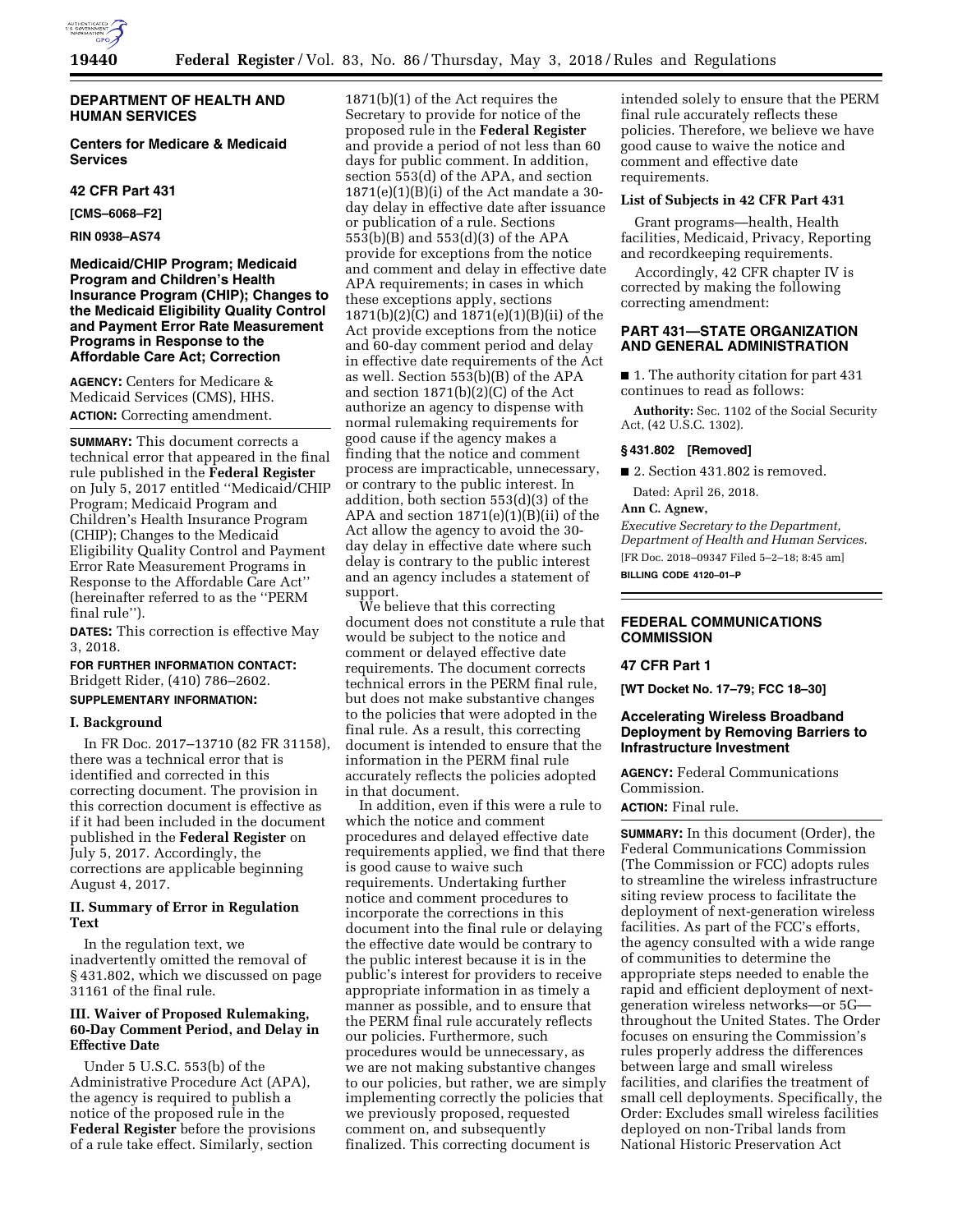(NHPA) and National Environmental Policy Act (NEPA) review, concluding that these facilities are not ''undertakings'' or ''major Federal actions.'' Small wireless facilities deployments continue to be subject to currently applicable state and local government approval requirements. The Order also clarifies and makes improvements to the process for Tribal participation in section 106 historic preservation reviews for large wireless facilities where NHPA/NEPA review is still required; removes the requirement that applicants file Environmental Assessments solely due to the location of a proposed facility in a floodplain, as long as certain conditions are met; and establishes timeframes for the Commission to act on Environmental Assessments. These actions will reduce regulatory impediments to deploying small cells needed for 5G and help to expand the reach of 5G for faster, more reliable wireless service and other advanced wireless technologies to more Americans.

**DATES:** Effective July 2, 2018.

**FOR FURTHER INFORMATION CONTACT:**  Aaron Goldschmidt, Competition and Infrastructure Policy Division, Wireless Telecommunications Bureau, (202) 418– 7146, email *[Aaron.Goldschmidt@](mailto:Aaron.Goldschmidt@fcc.gov) [fcc.gov](mailto:Aaron.Goldschmidt@fcc.gov)*.

**SUPPLEMENTARY INFORMATION:** This is a summary of the Commission's Second Report and Order (R&O), WT Docket No. 17–79 adopted March 22, 2018 and released March 30, 2018. The full text of this document is available for inspection and copying during business hours in the FCC Reference Information Center, Portals II, 445 12th Street SW, Room CY–A257, Washington, DC 20554. Also, it may be purchased from the Commission's duplicating contractor at Portals II, 445 12th Street SW, Room CY–B402, Washington, DC 20554; the contractor's website, *[http://](http://www.bcpiweb.com) [www.bcpiweb.com;](http://www.bcpiweb.com)* or by calling (800) 378–3160, facsimile (202) 488–5563, or email *[FCC@BCPIWEB.com](mailto:FCC@BCPIWEB.com)*. Copies of the R&O also may be obtained via the Commission's Electronic Comment Filing System (ECFS) by entering the docket number WT Docket 17–79. Additionally, the complete item is available on the Federal Communications Commission's website at *<http://www.fcc.gov>*.

# **I. Excluding Small Wireless Facilities From NHPA and NEPA Review**

1. In this Order, the FCC makes a threshold legal determination, and amends § 1.1312 of its rules to clarify, that the deployment of small wireless facilities by non-Federal entities is

neither an ''undertaking'' within the meaning of the National Historic Preservation Act (NHPA) nor a ''major Federal action'' under the National Environmental Protection Act (NEPA). Although the FCC clarifies in the Order that the deployment of small wireless facilities on non-Tribal lands therefore will not be subject to certain Federal historic preservation and environmental review obligations, the FCC leaves undisturbed its existing requirement that the construction and deployment of larger wireless facilities, including those deployments that are regulated in accordance with the FCC's antenna structure registration (ASR) system or subject to site-by-site licensing, must continue to comply with those environmental and historic preservation review obligations.

2. Section 106 of the NHPA mandates historic preservation review for ''undertakings,'' while NEPA mandates environmental review for ''major Federal actions.'' Courts have treated these two categories as largely coextensive, and have recognized that the question of what constitutes an ''undertaking'' or a ''major Federal action'' is an objective inquiry that focuses on the degree of Federal control over a particular deployment. The FCC has previously determined, and the DC Circuit has affirmed, that wireless facility deployments associated with geographic area licenses may constitute ''undertakings'' in two limited contexts: (1) Where facilities are subject to the FCC's tower registration and approval process pursuant to section 303(q) of the Communications Act because they are over 200 feet or are near airports, and (2) where facilities not otherwise subject to pre-construction authorization are subject to § 1.1312(b) of the FCC's rules and thus must obtain FCC approval of an environmental assessment prior to construction. The FCC has referred to the rule governing this latter category of deployments as the its retention of a ''limited approval authority.'' While the DC Circuit held that the FCC acted within its discretion in classifying these two categories of actions as Federal undertakings, it noted that the FCC had not engaged in extended analysis of the issue and did not foreclose the FCC from revisiting the scope of these categories at a later time.

3. The FCC clarifies, through amendment of its rules, that the deployment of small wireless facilities by non-Federal entities does not constitute an ''undertaking'' or ''major Federal action,'' and thus does not require Federal historic preservation or environmental review under the NHPA or NEPA. Small wireless facilities that

meet its definition here are not subject to ASR requirements under section 303(q) of the Act. Accordingly, the only remaining basis on which they could be considered an ''undertaking'' or ''major Federal action'' is if they are subject to the ''limited approval authority'' under § 1.1312(b) of the FCC's rules. Through this Order, the FCC clarifies that deployments of small wireless facilities do not fall within the scope of § 1.1312(b). Having made that threshold determination, there is no longer any cognizable Federal control over such deployments for purposes of the NHPA or NEPA, and hence, those deployments are neither ''undertakings'' nor ''major Federal actions'' subject to those Federal historic preservation or environmental review obligations.

4. The FCC bases this public interest analysis on a variety of considerations. Removing § 1.1312(b)'s trigger of environmental and historic preservation review for small wireless facilities will help further Congress's and the FCC's goals of facilitating the deployment of advanced wireless services (such as 5G) and removing regulatory burdens that unnecessarily raise the cost and slow the deployment of the modern infrastructure used for those services. To be able to meet current and future needs, including deployment of advanced 4G and 5G networks, providers will need to deploy tens of thousands of small wireless facilities across the country over the coming years. It would be impractical and extremely costly to subject each individual small facility deployment to the same requirements that the Commission imposes on macro towers. A report prepared by Accenture Strategy for CTIA found that 29 percent of wireless deployment costs are related to NHPA/NEPA regulations when reviews are required. There is also no legitimate reason why next-generation technology should be subjected to many times the regulatory burdens of its 3G and 4G predecessors.

5. This decision is consistent with the history of § 1.1312. When the FCC adopted that section, its focus was primarily on the deployment of macrocells and the relatively large towers that marked the deployment of prior generations of wireless service for which site-specific preconstruction review was common even in the absence of a Section 319 construction permit. Those macrocells and large towers supported legacy technology and because of their size were more likely to have an appreciable environmental impact. The world of small wireless facility deployment is materially different from the deployment of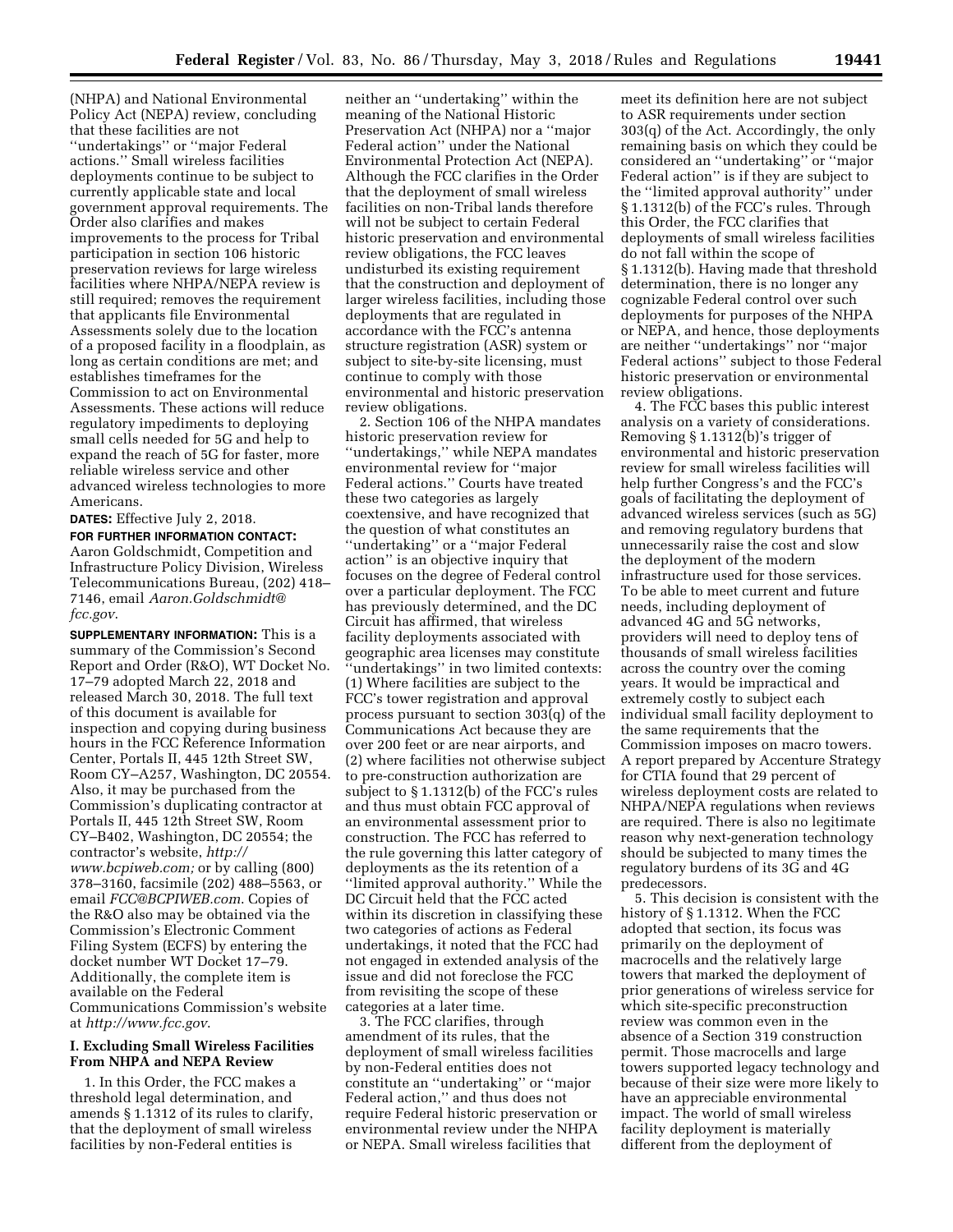macrocells in terms of the size of the facility, the importance of densification, and the lower likelihood of impact on surrounding areas. The Commission simply could not have anticipated that advanced wireless services would require the densification of small deployments over large geographic areas that leave little to no environmental footprint. Amending § 1.1312 to make clear that it does not apply to small wireless facility deployment accounts for this reality.

6. This decision is consistent with the FCC's treatment of small wireless facility deployments in other contexts. For example, under the Collocation Nationwide Programmatic Agreement (NPA), it already excludes many facilities that meet size limits similar to those defined below from historic preservation review. This decision builds upon the insight underlying these existing rules that small wireless facilities pose little or no risk of adverse environmental or historic preservation effects.

7. Under existing practice, the FCC currently does not subject many types of wireless facilities to environmental and historic preservation compliance procedures. For example, the FCC has not applied these review requirements to consumer signal boosters, Wi-Fi routers, and unlicensed equipment used by wireless internet service providers. Thus, the FCC has already, in effect, made a public interest determination that, even if it had the legal authority to do so, the cost of requiring NEPA and NHPA compliance for certain types of facilities outweighs the benefits. This action simply applies that existing paradigm to current circumstances.

8. Fifth, while its amendment of § 1.1312 to exclude small wireless facility deployments eliminates the only basis under *CTIA* and Commission precedent for treating such deployments as undertakings or major Federal actions subject to NHPA and NEPA review, the FCC concludes that the costs of conducting such review in the context of small wireless facilities outweigh any attendant benefits. The record in this proceeding demonstrates significant burdens on small facility deployment emanating from these requirements. The FCC expects these burdens to grow exponentially, as an ever-increasing number of small wireless facilities are deployed. The FCC also finds little environmental and historic preservation benefit associated with requiring environmental or historic preservation assessments for small wireless facility deployment. While ''wireless providers will need flexibility to strategically place thousands of [distributed antenna

system] and small cell facilities throughout the country in the next few years,'' Commission requirements to conduct environmental and historic preservation review pose significant obstacles to that deployment. The FCC concludes that any marginal benefit that NHPA and NEPA review might provide in this context would be outweighed by the benefits of more efficient deployment of small wireless facilities and the countervailing costs associated with such review. Accordingly, the public interest is not served by requiring small wireless facilities to continue to adhere to this costly review process.

9. This decision is limited to small wireless facilities that are deployed to provide service under geographic area licenses and are not subject to ASR. Thus, the FCC does not address whether, or the extent to which, site-bysite licensing or ASR render construction of the licensed or registered facilities a major Federal action or undertaking. The FCC also does not revisit the Commission's previous analyses as applied to facilities falling outside the scope of small wireless facilities covered by this Order. To the extent the *Wireless Infrastructure NPRM* (82 FR 21761 (May 10, 2017)) sought comment on these questions, they remain pending and may be considered in future items. In addition, transmissions from all facilities that operate pursuant to geographic area licenses remain subject to its rules governing radio frequency (RF) emissions exposure.

### *A. Statutory Background and Commission Precedent*

10. Section 106 of the NHPA requires Federal agencies to ''take into account'' the effects of their ''federal or federally assisted undertaking[s]'' on historic properties. An undertaking is defined by the statute as ''a project, activity, or program funded in whole or in part under the direct or indirect jurisdiction of a Federal agency, including . . . those requiring a Federal permit, license, or approval[.]'' Court precedent and Advisory Council on Historic Preservation (ACHP) guidance make clear that there must be some degree of Federal involvement for something to constitute an ''undertaking'' under the NHPA. By rule and the Commission's *2004 Order* (70 FR 556 (Jan. 4, 2005)), the FCC has authority to determine what activities constitute Federal undertakings.

11. NEPA requires Federal agencies to identify and evaluate the environmental effects of proposed ''major Federal actions.'' Similar to an ''undertaking,'' a ''major Federal action'' under NEPA

includes, among other things, ''projects and programs entirely or partly . . . approved by federal agencies.'' Courts consider ''major Federal actions'' under NEPA to be largely equivalent to ''undertakings'' under the NHPA. Accordingly, like the NHPA's requirements, ''[t]he requirements of NEPA apply only when the federal government's involvement in a project is sufficient to constitute 'major federal action.'"

12. As relevant here, the Commission has historically identified undertakings and major Federal actions, and thus imposed corresponding NHPA and NEPA obligations, based on the Commission's activities in two areas: ASR and facilities subject to the approval requirement in § 1.1312 of its rules. Specifically, the Commission has required environmental and historic preservation review via two regulatory approval processes. The first applies only to the subset of towers that exceed 200 feet or are in the vicinity of an airport and thus are required to ''be 'registered' '' with the Commission pursuant to section 303(q) of the Communications Act. The second applies where facilities that are not otherwise subject to pre-construction Commission authorization are nonetheless required to obtain Commission approval of an environmental assessment prior to construction pursuant to § 1.1312(b) of the Commission's rules. The Commission has treated its approvals in each of these contexts as rising to the level of ''undertakings'' or ''major Federal actions'' that trigger NHPA and NEPA. And the Commission's approach has been affirmed by the U.S. Court of Appeals for the DC Circuit, which held that the Commission acted within its discretion in identifying its preconstruction antenna structure registration requirements under section 303(q) of the Act and its § 1.1312 limited-approval authority as undertakings for purposes of NHPA.

13. The history of the FCC's involvement in this area begins in 1974, when it first promulgated rules implementing NEPA. At that time, FCC licenses provided carriers with authority to operate from a specific site or physical location, and Federal law generally required the FCC to issue the provider a construction permit for that site before the agency granted a license to operate. The Commission thus had a significant, Federal role in approving construction of specific wireless communications facilities in a given location, and it treated these activities as undertakings under the NHPA and major Federal actions under NEPA.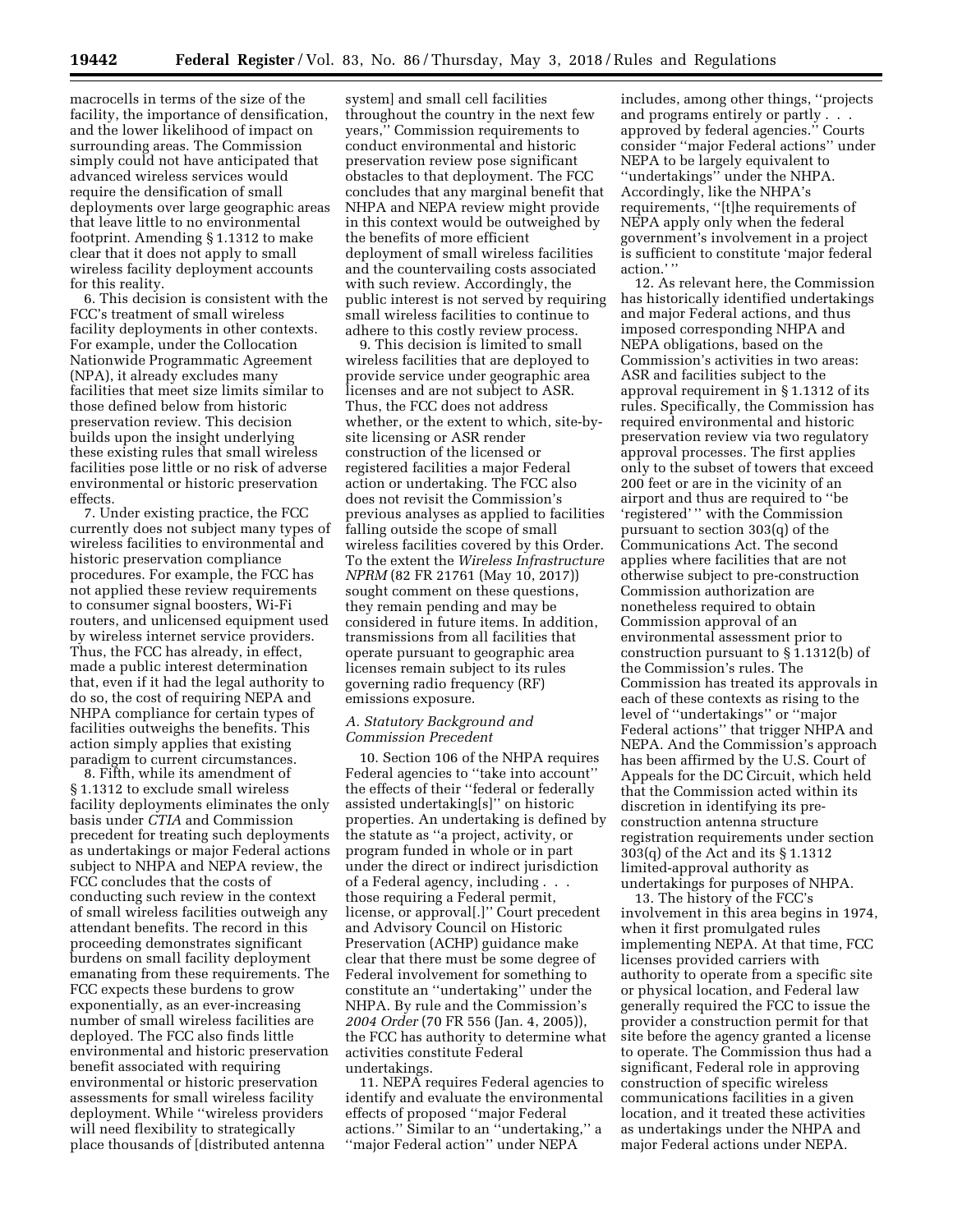14. In 1982, Congress altered this framework. In particular, it eliminated the construction permit requirement for certain wireless licenses, while permitting the Commission to retain the requirement if it determined that the ''public interest, convenience, and necessity'' required it. As a result of this and associated regulatory changes, the FCC now licenses many services, including most licensees operating in commercial wireless services, to transmit over a particular band of spectrum within a wide geographic area without further limitation as to transmitter locations.

15. Nonetheless, the FCC has continued by rule to require certain wireless providers previously subject to construction permit requirements to comply with environmental and historic preservation review procedures without regard to the particular type of deployment at issue. In 1990, the Commission amended § 1.1312 of its rules, so that that where construction of a Commission-regulated radio communications facility is permitted without prior Commission authorization (*i.e.,* without a construction permit), the licensee must nonetheless comply with historic preservation and environmental review procedures. As the DC Circuit observed, the Commission's 1990 decision ''never explicitly addresse[d] whether tower construction is a Federal undertaking under section 106 of the NHPA.'' Nor did it expressly address whether such construction was a major Federal action under NEPA. Instead, the Commission's adoption of § 1.1312 was grounded in the '' 'public interest benefits of ensuring, in compliance with Federal environmental statutes, that no potentially irreversible harm to the environment occurs.'" The Commission apparently concluded that this public interest consideration sufficed for the agency to use the § 1.1312 process to trigger NEPA and NHPA review.

16. In 1995, the Commission expressly concluded that ''registering a structure,'' that is, its tower registration process, ''constitutes a 'federal action' or 'federal undertaking' '' under the relevant Federal environmental and historic preservation review statutes. However, as the DC Circuit observed, that 1995 decision ''contains no analysis of relevant statutes and regulations in support of that conclusion.''

17. In 2004, the Commission addressed the NHPA again in the context of establishing a programmatic agreement. In that decision, the Commission offered two bases for determining that the construction of communications towers and deployment of antennas require

compliance with NHPA. First, the Commission relied on the agency's tower registration process and authority. It indicated that this process ''may be viewed as effectively constituting an approval process within the Commission's section 303(q) authority.'' Under section 303(q), the Commission has chosen to implement rules requiring that towers meeting certain height and location criteria be registered with the Commission prior to construction. Second, as described above, the Commission relied on what it has described as a ''limited approval authority.'' Specifically, while section 319(d) states that a construction permit shall not be required for the deployment of certain facilities, the Commission read what it described as ''section 319(d)'s public interest standard'' as allowing the Commission to require covered entities to nonetheless comply with environmental and historic preservation processing requirements. The Commission pointed in particular to § 1.1312 of the its rules, which states that ''[i]f a facility'' for which no Commission authorization prior to construction is required ''may have a significant environmental impact'' then the licensee must submit an environmental assessment to the Commission and the Commission must then rule on that assessment prior to initiation of construction of the facility.

18. At the same time, the Commission stated that the agency ''did not seek comment on the question whether the Commission should, assuming that it possesses statutory authority to do so, continue its current treatment of tower construction as an 'undertaking' for purposes of the NHPA.'' Therefore, the Commission ''decline[d] to revisit'' that question. Continuing, the Commission observed that ''[u]nless and until we undertake the reexamination and determine that it is appropriate to amend its rules . . . we believe its existing policies treating tower construction as an undertaking under the NHPA reflect a permissible interpretation of the Commission's authority under section 319(d) of the Act to issue construction permits for radio towers, as well as its authority under section 303(q) governing painting and/or illumination of towers for purposes of air navigation safety.''

19. Two Commissioners dissented in part from the agency's 2004 decision, expressing the view that, in the absence of a construction permit or a site-by-site license, the Commission's retention of jurisdiction to require historic preservation review exceeded its statutory authority. On appeal, the U.S. Court of Appeals for the DC Circuit

upheld the Commission's decision against a challenge that it was arbitrary and capricious.

20. Most recently, in 2014, the FCC found ''no basis to hold categorically that small wireless facilities such as DAS and small cells are not Commission undertakings.'' But the Commission there was only evaluating the operation of the rule, by its terms, against the backdrop of the specific evidence in the record on that item. The Commission did not consider whether, in the first instance, it could amend its rules to clarify that small wireless facilities are not Commission undertakings or whether the public interest would be served by doing so.

21. In the *Wireless Infrastructure NPRM,* the Commission sought comment on updating its approach to environmental and historic preservation review. Among other things, the Commission ''invite[d] comment on whether we should revisit the Commission's interpretation of the scope of its responsibility to review the effects of wireless facility construction under the NHPA and NEPA.'' The *NPRM* invited input on ''the costs of NEPA and NHPA compliance and its utility for environmental protection and historic preservation for different classes of facilities, as well as the extent of the Commission's responsibility to consider the effects of construction associated with the provision of licensed services under governing regulations and judicial precedent,'' seeking particular comment regarding the treatment of geographic area service license and small wireless facility deployment.

#### *B. Legal Analysis*

1. By Amending Its Rules, the FCC Clarifies That Small Wireless Facility Deployment Is Neither an Undertaking Nor a Major Federal Action

22. Consistent with the DC Circuit's decision in *CTIA,* the FCC exercises its discretion to amend its rules to clarify that the deployment of small wireless facilities does not qualify as a Federal undertaking or major Federal action. As explained above, a Federal undertaking or major Federal action requires a sufficient degree of Federal involvement, and the Commission has only ever identified two potential bases by which such involvement exists with respect to the deployment of wireless facilities that do not require site-by-site licensing or construction permits. The first is the ASR obligations that flow from section 303(q) and apply to facilities that are over 200 feet in height or are close to airports. The second is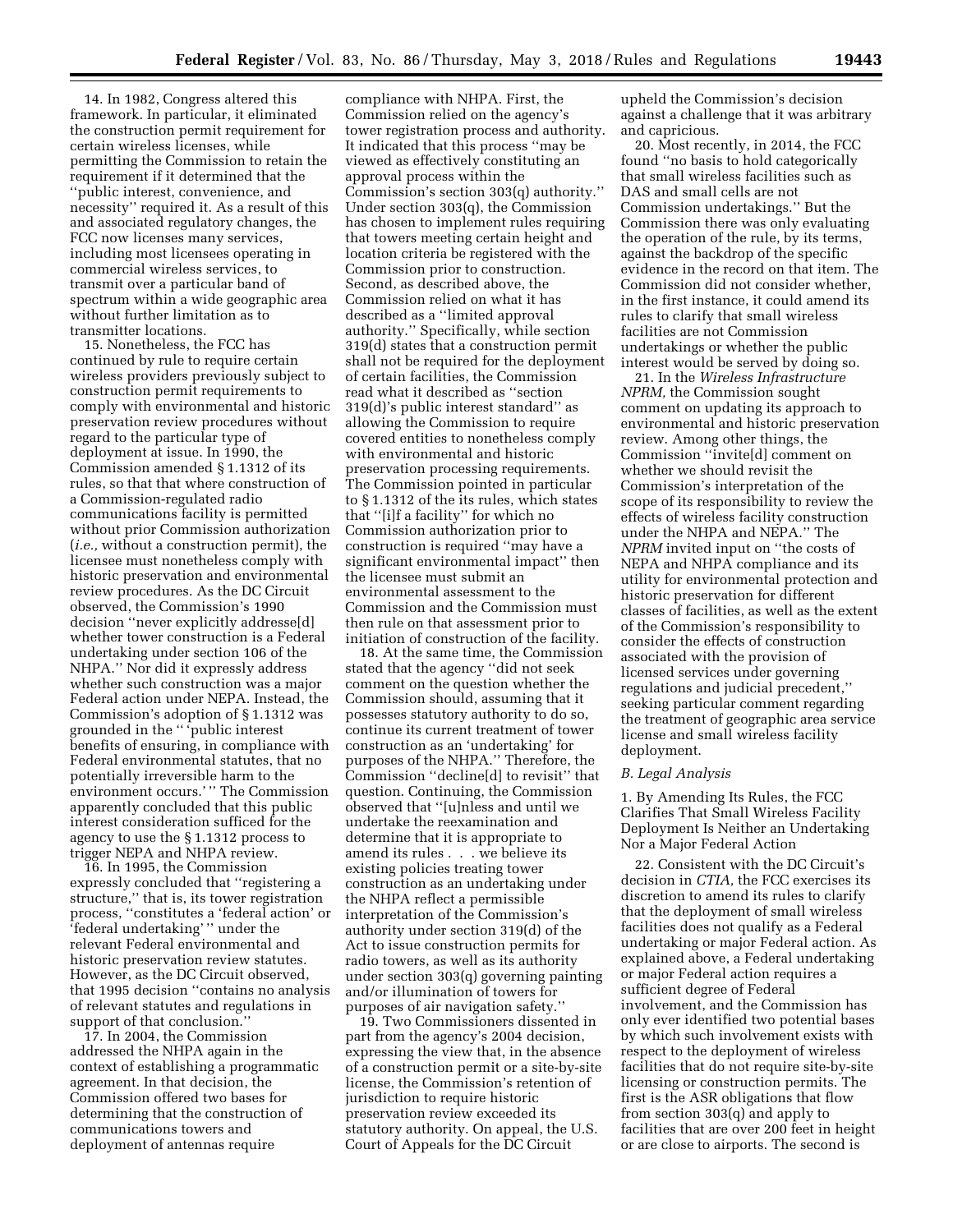the ''limited approval authority'' that is codified in § 1.1312 of the Commission's rules. Since the deployment of small wireless facilities, as defined herein, is not subject to antenna structure registration requirements under section 303(q) of the Act, that avenue cannot provide a basis for treating small wireless facilities as an undertaking. Thus, the only possible basis by which small wireless facility deployments could be Federal undertakings would be if they were subject to the Commission's ''limited approval authority.''

23. In this Order, the FCC amends its rules to remove small wireless facilities deployment from § 1.1312 of the rules, eliminating the remaining basis for treating small wireless facility deployment as an undertaking and major Federal action. Neither the DC Circuit's *CTIA* decision nor Commission precedent precludes us from amending that rule, as long as its amendments are otherwise consistent with the Communications Act. As explained below, the Commission has multiple sound reasons for making this amendment, including that limiting § 1.1312 to larger wireless facilities is more consistent with the original purpose of the rule and Commission practice with respect to other small deployments. By clarifying that § 1.1312 does not apply to small wireless facility deployment, the FCC eliminates the predicate Federal involvement required for undertakings and major Federal actions. Accordingly, such deployments are no longer subject to those historic preservation and environmental review obligations.

2. Its Amendment of Section 1.1312 of the Rules Is Consistent With the Public Interest

24. The FCC concludes that its actions are consistent with the Commission's statutory mandates under the Communications Act, including its mandate to regulate in the public interest.

25. Although the Commission appeared to ground the adoption of § 1.1312 in its public interest authority, the Commission has never squarely addressed whether the public interest is served by exercising this authority in the context of small wireless facility deployment. Nor did the Commission have at its disposal in 1990 the wealth of evidence now available in the wake of small cell deployment replacing macro deployment as the means by which many providers are choosing to deploy new wireless technology, such as 5G. In amending the Commission's rules, and after review of the record, the FCC determines that the public interest

would not be served by continuing to subject small wireless facility deployment to § 1.1312's review requirements. As part of the public interest analysis, the FCC recognizes that the approval requirement in § 1.1312 has the effect of subjecting covered deployments to environmental and historic preservation review under NEPA and the NHPA. The FCC deems the costs of that resulting review to be unduly burdensome in light of the nature of small wireless facility deployment, the benefits of efficient and effective deployment, and the minimal anticipated benefits of NHPA and NEPA review in this context, as explained in greater detail below.

26. When exercising its public interest authority to effectuate the purposes of the Communications Act, the FCC must factor in the fundamental objectives of the Act, including the deployment of a ''rapid, efficient . . . wire and radio communication service with adequate facilities at reasonable charges'' and ''the development and rapid deployment of new technologies, products and services for the benefit of the public . . . without administrative or judicial delays[, and] efficient and intensive use of the electromagnetic spectrum.'' Relatedly, section 706 of the 1996 Act exhorts the Commission to ''encourage the deployment on a reasonable and timely basis of advanced telecommunications capability to all Americans . . . by utilizing, in a manner consistent with the public interest, convenience, and necessity.

. . . regulating methods that remove barriers to infrastructure investment.'' These statutory provisions do not confer authority but are consistent with the goals of the Communications Act.

27. Furthermore, a close analysis of section 319(d) of the Act supports the conclusion that Congress does not want the Commission to place unnecessary regulatory barriers in the way of wireless facilities deployment. section 319(d) states, in relevant part, that ''[a] permit for construction shall not be required for . . . stations licensed to common carriers, unless the Commission determines that the public interest, convenience and necessity would be served by requiring such permits for any such stations.'' By its terms, section 319(d) eliminates Commission approval requirements for wireless communications facilities and precludes construction permits for those classes of providers unless the FCC makes affirmative public interest findings that such requirements are necessary and expressly imposes them. That language in section 319(d) was added in 1982 based on Congress's

belief that in many cases the required preapproval ''may delay market entry and place an unnecessary administrative and financial burden on both the potential licensee and the Commission.'' It appears contrary to the intent of section 319(d) to replace the eliminated construction permit requirement with a different approval process that, at least in the small wireless facility context, risks replicating the harmful effects that Congress expressly sought to eliminate absent strong evidence of the public interest benefits of doing so.

28. The FCC finds on the record in this proceeding that the public interest does not support applying the § 1.1312 approval process to small wireless facilities. To the contrary, encouraging small wireless facility deployment directly advances all of the statutory objectives described above. The FCC has recognized that small wireless facilities will be increasingly necessary to support the rollout of next-generation services, with far more of them needed to accomplish the network densification that providers require, both to satisfy the exploding consumer demand for wireless data for existing services and to implement advanced technologies like 5G. The record here also supports its prior conclusions regarding the volume and pace of needed small wireless facility deployments to support the future of advanced wireless services. The FCC notes, for example, that Verizon anticipates that 5G networks will require 10 to 100 times more antenna locations than previous technologies, while AT&T estimates that carriers will deploy hundreds of thousands of wireless facilities—equal to or more than they have deployed over the last few decades. Sprint, in turn, has announced plans to build at least 40,000 new small sites over the next few years.

29. In light of these statistics, the Commission cannot simply turn a blind eye to the reality that the mechanical application of § 1.1312's requirements to each of these small deployments would increase the burden of review both to regulated entities and the Commission by multiples of tens or hundreds. Nor can the FCC ignore the record evidence cited above showing the negative impact and high costs associated with subjecting small wireless facility deployments to NHPA and NEPA review. It would be impractical, extremely costly, and contrary to the purposes of the Communications Act to subject the deployments required for 5G technology to many times the regulatory burdens that the Commission previously imposed on 3G and 4G infrastructure.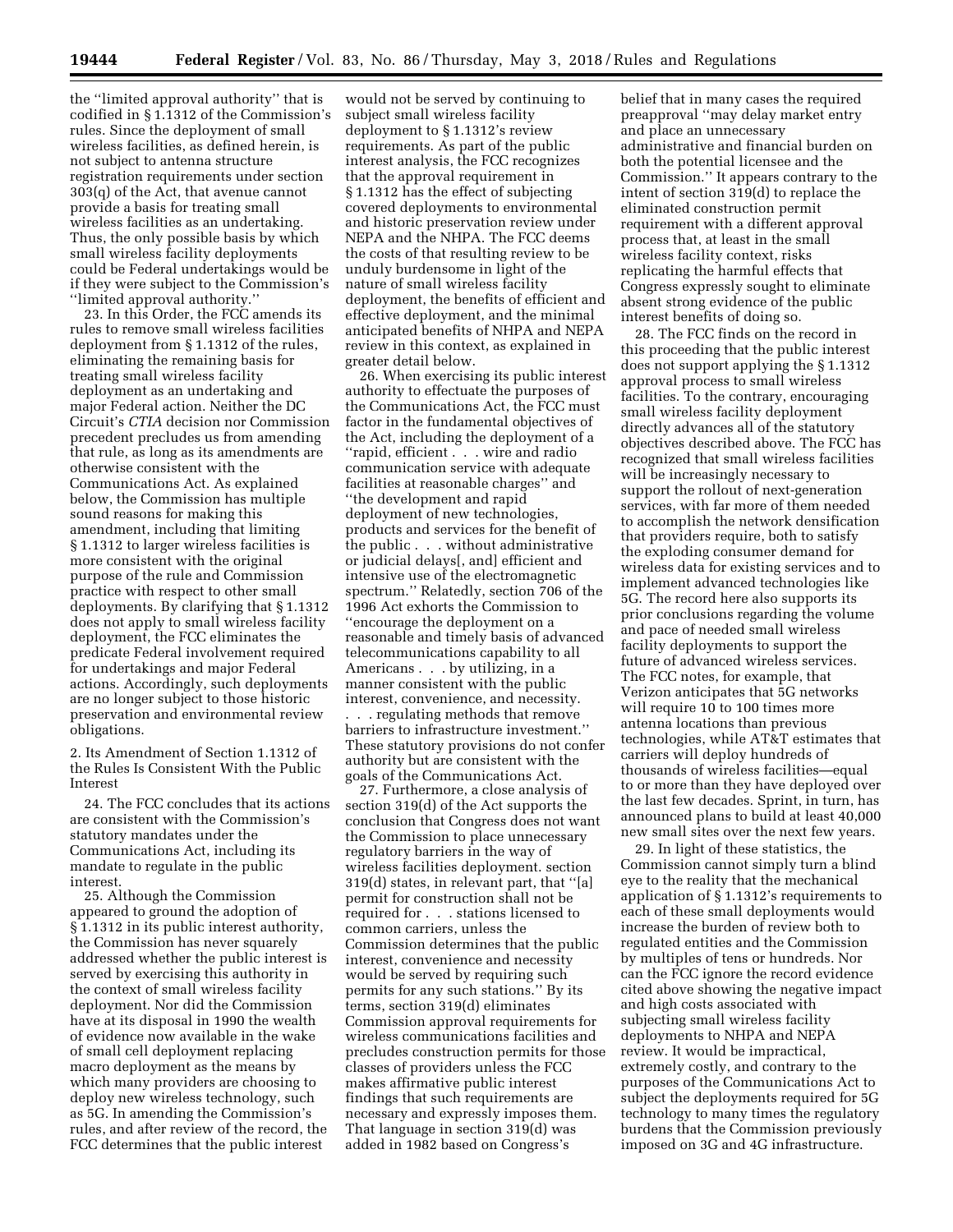30. The historical and present application of § 1.1312 supports the distinction the FCC makes between macrocell and large towers on the one hand and small wireless facilities on the other. When the Commission amended § 1.1312 in 1990 to require historic preservation and environmental review procedures for radio communications facilities that did not require preauthorization permits, it was primarily focused on macrocells and large tower deployments, and it could not have anticipated that many small-cell antennas today would fit inside a space the size of a pizza box or that densification of many hundreds of these antennas would be necessary for deployment of more advanced wireless technologies. The Commission has nevertheless made common-sense accommodations for types of deployments that have limited potential for environmental and historic preservation effects and for which compliance would be impractical. For example, the Commission does not subject consumer signal boosters, Wi-Fi routers, or unlicensed equipment used by wireless internet service providers to § 1.1312 review. Through this Order, the FCC applies similar considerations in determining that it is consistent with the public interest to eliminate NEPA and NHPA compliance requirements for all small wireless facility deployments as defined herein.

31. The FCC further finds, on balance, that the costs of requiring § 1.1312 review for small wireless facilities outweigh the marginal benefits, if any, of environmental and historic preservation review.

32. Although commenters assess the magnitude of time and resources required for NEPA and NHPA compliance differently, the record clearly indicates that there are substantial, rising, and unnecessary costs for deployment that stem from compliance with NEPA and the NHPA. Over the last several decades, for example, Sprint estimates that it has done preliminary NEPA checklists for thousands of sites at a cost of tens of millions of dollars. Of those sites, approximately 250 triggered the requirement that Sprint prepare an environmental assessment that costs approximately \$1,300. Most of those environmental assessments were for historic preservation concerns by state historic preservation officers under § 1.1307(a)(4) of the Commission's rules because the site was in or near a Historic District or Historic Property, but every one of those assessments resulted in a finding of no significant impact. In other words, the

Commission's rules have required Sprint to spend tens of millions of dollars to investigate a minimal likelihood of harm.

33. Verizon and AT&T reported similar burdens. Verizon examined its small wireless facility deployments in 2017 in five urban markets across the United States and found that completing NEPA and NHPA reviews comprised, on average, 26 percent of the total cost for these deployments. In the five markets Verizon examined, the costs of completing NEPA and NHPA (including Tribal) reviews comprised, on average, 26 percent of the total cost of deployment of small cells, including equipment. AT&T offered similar figures, stating that 17 percent of its costs to deploy each small wireless facility is directed to NEPA and NHPA compliance. AT&T further represented that it expects to spend \$45 million on NEPA and NHPA compliance for thousands of small wireless facilities in 2018 and that its current NEPA and NHPA costs have direct effects on its broadband deployment initiatives by funneling money away from new small wireless facility projects or the expansion of existing projects. By contrast, AT&T estimates that a Commission decision that such deployments are not major Federal actions or undertakings would reduce small cell NEPA/NHPA compliance costs by up to 80 percent, which would fund over 1,000 additional small cell nodes annually, and reduce the small cell deployment timeline by 60–90 days. CTIA submitted a report indicating that overall, in 2017, providers spent nearly \$36 million on NEPA and NHPA compliance. The report estimated that, based on providers' plans to accelerate small facility deployment, NEPA and NHPA costs would increase to \$241 million in 2018.

34. The record also reveals more generally that, even setting aside payments to Tribal Nations, which the FCC addresses below, review requirements can easily cost well over a thousand dollars per review—and potentially much more. Even if the time and resource expenditure associated with this review process may not appear substantial in the context of a single facility's deployment, given its prior conclusions based on the record regarding the volume and pace of needed small wireless facility deployments, the FCC expects the aggregate effect of exercising its limited reservation of authority to require environmental and historic preservation review for small wireless facilities to be substantially greater. For example, the FCC estimates that in the last several

years thousands of small wireless facility deployments annually have been subject to Tribal review under its rules, representing approximately 80 percent of the total of such reviews. Given trends in small wireless facility deployment, the number of such reviews is likely to increase further over time. In addition, although aggregate annual review costs for smaller providers might well be less than that of entities with a large number of annual deployments, such small businesses also are likely less able to bear those costs. Although batch processing can have some benefits in reducing the burdens of review, even advocates of batchings observe that its benefits may be limited based on characteristics such as batch size, specific type of facility, environmental and/or historic preservation effect, and geographic area. The FCC thus is not persuaded that batch processing will reduce the burdens of the review process to such a degree that those burdens no longer would be significant.

35. The potential delay in deployment associated with the review process also appears likely to be substantial. The record reveals that, given their time and expense, environmental and historic preservation review processes ''are generally not started until the municipality has provided its approvals in case the municipality does not approve the initial location.'' Thus, environmental and historic preservation review requirements necessarily impose delays above and beyond the time when facilities otherwise could begin deployment. Although the Commission takes steps to reduce such process delays, even delays of 30 days (let alone more) are substantial enough to weigh in its public interest calculus, particularly when aggregated across all the small wireless facility deployments that will be required in the coming years.

36. At the same time, the record does not support sufficiently appreciable countervailing environmental and historic preservation benefits associated with subjecting small wireless facility deployments off of Tribal lands to historic preservation and environmental reviews. Consistent with its precedent, the FCC considers the possible benefits to the environment and historic preservation flowing from a Commission-imposed compliance requirement for small wireless facility deployments. The FCC concludes on the record here, however, that the specific, limited types of small wireless facility deployments described below do not warrant the imposition of these requirements off of Tribal lands. On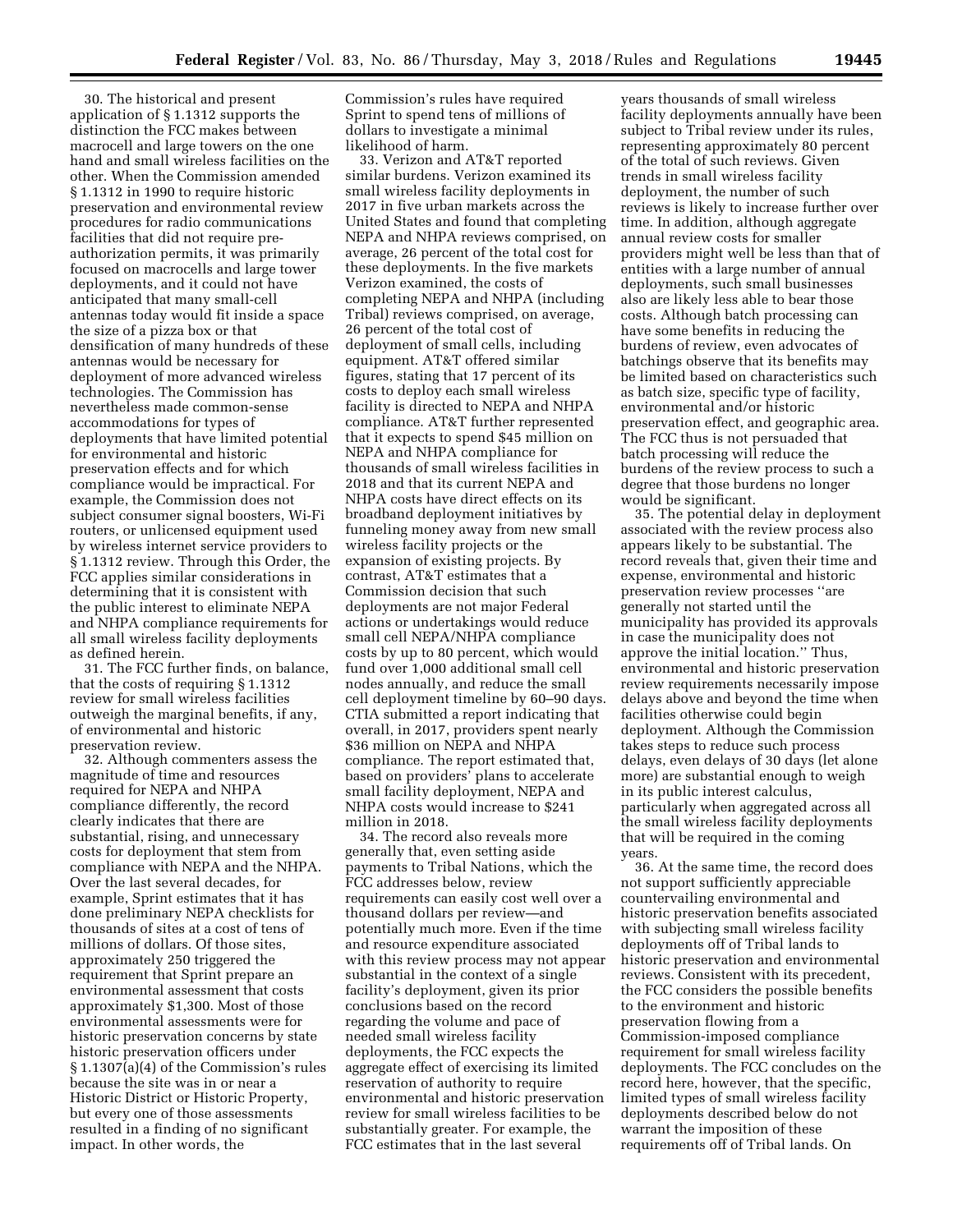Tribal lands, the FCC leaves undisturbed the historic preservation and environmental review processes that the FCC presently has in place for deployments of wireless facilities. Based on its review of the record, including concerns raised by Tribal Nations regarding the unique nature of Tribal land and the Commission's ongoing recognition of Tribal sovereignty, the FCC clarifies that it continues to exercise its limited approval authority for the deployment of small wireless facilities on Tribal land is consistent with our focus in the *Wireless Infrastructure NPRM* on areas of Tribal interest, and supported by our review of the record, which establishes that wireless providers have not experienced the same challenges arising from the historic preservation review process on Tribal lands.1 The Commission's public interest determination is also rooted in our ongoing commitment to fulfilling principles of Tribal sovereignty and to our Federal trust responsibility.

37. As an initial matter, the FCC defines the types of facilities excluded from the scope of § 1.1312 in such a way as to minimize the impact that these facilities, as a class, could have on the environment and historic properties. The FCC also adopts a definition that ensures that larger facilities continue to be subject to its NHPA and NEPA processes. The FCC believes that this represents a better allocation of scarce resources. The FCC thus excludes from its review requirement only facilities that are limited in antenna volume, associated equipment volume, and height.

38. As to height, its revised rule excludes small wireless facilities if they are deployed on new structures that are either no taller than the greater of 50 feet (including their antennas) or no more than 10 percent taller than other structures in the area. The rule also excludes any small wireless facility that is affixed to an existing structure, where as a result of the deployment that structure is not extended to a height of more than 50 feet or by more than 10 percent, whichever is greater. The Commission has previously used similar size specifications to delineate circumstances in which environmental and historic preservation review was unwarranted. In particular, the Commission has excluded from review

those pole replacements that, among other things, ''are no more than 10 percent or five feet taller than the original pole, whichever is greater'' to guard against the risk of ''excluding replacement poles that are substantially larger than or that differ in other material ways from the poles being replaced might compromise the integrity of historic properties and districts.'' The Commission's exclusion for pole replacements was further limited in a manner designed to ensure ''that the replacement will not substantially alter the setting of any historic properties that may be nearby.'' The FCC seeks to advance similar ends here through the limits on overall size relative to other structures in the area. As AT&T observes, for example, ''the vast majority of small cell antennas are placed at a height of less than 60 feet on structures located near similarly sized structures in previously disturbed rights-of-way, greatly reducing the likelihood of adversely impacting the surrounding environment.'' The 50-foot height threshold the FCC adopts falls within the 60-foot parameter cited by AT&T and others, but the FCC also allows higher deployment in cases where such deployment is only a modest (10 percent) departure from the height of the preexisting facility or surrounding structures.

39. Its public interest finding here also applies only when certain volumetric limits are met. To qualify as a small wireless facility, the antenna associated with the deployment, excluding the associated equipment, must be no more than three cubic feet in volume. The FCC agrees with commenters that, at this size, small wireless facilities ''are unobtrusive and in harmony with the poles, street furniture, and other structures on which they are typically deployed.'' This size is analogous to that of facilities the Commission previously has excluded from review under the Collocation NPA. The Commission has found in other contexts that the size of those facilities fully eliminated the possibility of what already was only a remote potential for historic preservation effects. This size also is similar to—or smaller than—the antenna volume specified in definitions of small wireless facilities under a number of state laws seeking to facilitate small wireless facility deployment. The FCC agrees with Verizon that at ''three cubic feet or less per antenna'' small wireless facilities ''bear little resemblance to the macro facilities that represented most wireless siting'' when the Commission conducted its public interest evaluations in the past.

40. Additionally, the wireless equipment associated with the antenna must be no larger than 28 cubic feet. The FCC derives this limit from analogous limits on associated equipment in the Collocation NPA and the small wireless facility definitions in many state laws. The record persuades us that this definition appropriately balances its policy goal of promoting advanced wireless service and its recognition of the importance of environmental and historic preservation concerns where they might meaningfully be implicated. In particular, the FCC agrees with commenters that urge us to build on the small wireless facility definitions in the Collocation NPA and state laws, ''while retaining flexibility to account for changes in technologies.''Advanced wireless services are migrating from 4G to 5G, and the FCC wants to foster that migration. As T-Mobile observes, ''5G systems are still in the early stages of development,'' and ''any small wireless facility definition should accommodate this new, critical phase of broadband deployment.'' Commenters identify 28 cubic feet as a workable definition for associated equipment, which will help encourage small wireless facility deployment to a greater extent than relying on some prior, smaller definitions of associated equipment size that would provide more limited relief. At the same time, just as the Collocation NPA and state laws commonly have adopted a numerical limit on associated equipment, the FCC finds a numerical limit warranted here, consistent with its goal of defining these facilities in a way that constrains the potential for environmental and historic preservation effects. The FCC is not persuaded that limits larger than 28 cubic feet—or forgoing any numeric limit on associated equipment at all—would balance that interest as effectively. The FCC also notes, as a practical matter, the general trend toward increasingly smaller equipment deployments, which will make it less likely that associated equipment will need to exceed the 28 cubic feet limit, and also less likely that deployment of associated equipment will have environmental or historic preservation effects.

41. The FCC is not persuaded to further restrict the definition of small wireless facility by placing an aggregation limit on the number of such facilities on a given structure or pole, as some propose. The FCC is skeptical that even in scenarios involving multiple small wireless facilities deployed on a single structure or pole, the resulting aggregate deployment would resemble

<sup>1</sup>*See, e.g.,* CTIA/WIA Comments at 7–8 (distinguishing between projects proposed on Tribal lands versus those proposed on non-Tribal lands and addressing its comments to the latter); Verizon Comments at 44 n. 142 (emphasizing that Verizon was not proposing changes to the process for reviewing facilities to be constructed on Tribal lands).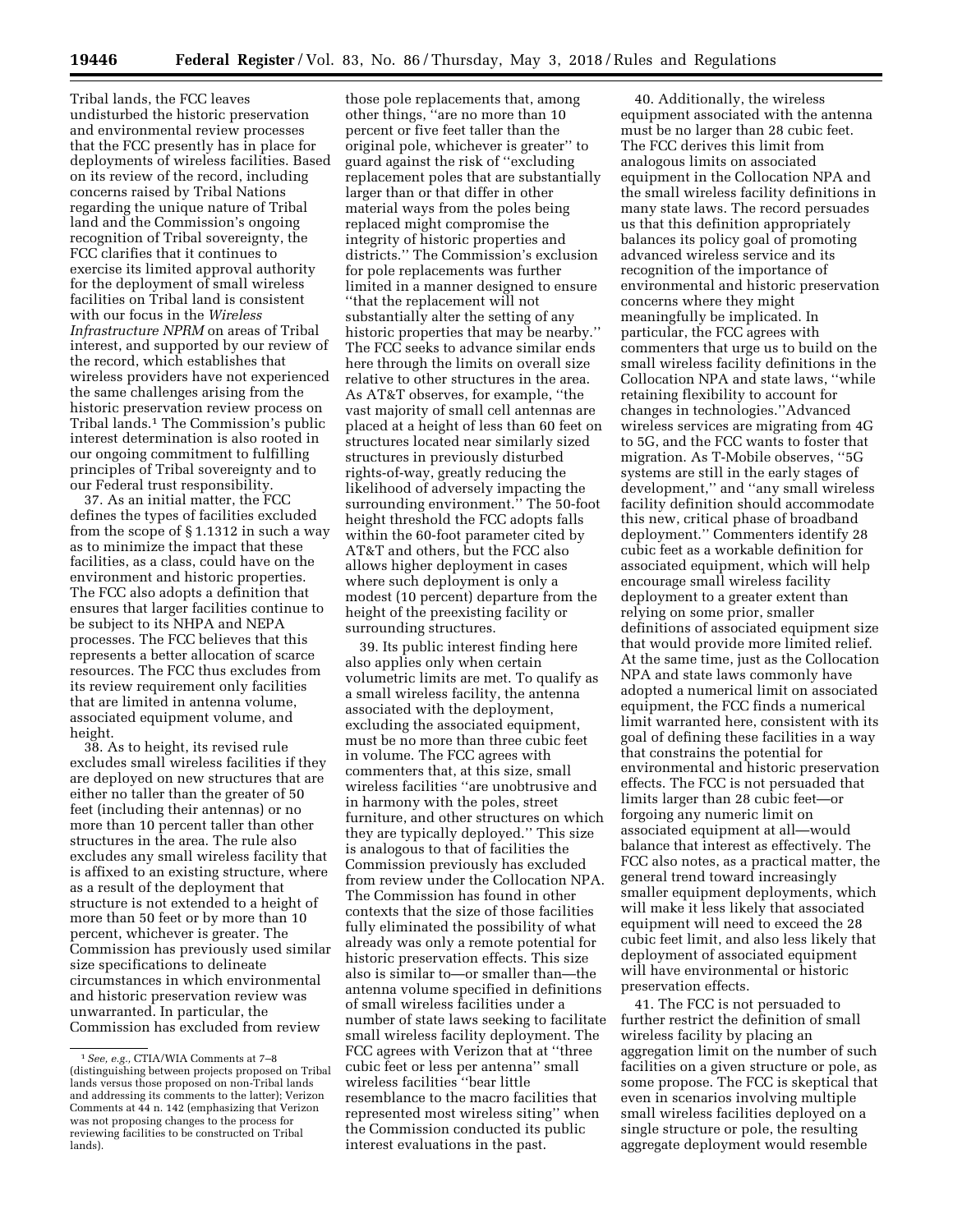macrocells or towers of the sort the Commission generally envisioned in its past public interest analysis. Indeed, there are practical limitations on how many small wireless facilities can fit on a single pole. However, even if there are deployments where two or more small cells have a larger antenna volume in the aggregate than a single macrocell deployment, the FCC still finds its approach reasonable given the economic, technical, and public interest benefits of promoting small wireless facility deployments discussed above. Finally, nothing the FCC does in this order precludes any review conducted by other authorities—such as state and local authorities—insofar as they have review processes encompassing small wireless facility deployments. The existence of state and local review procedures, adopted and implemented by regulators with more intimate knowledge of local geography and history, reduces the likelihood that small wireless facilities will be deployed in ways that will have adverse environmental and historical preservation effects.

42. While a number of commenters argue that review confers environmental and historic preservation benefits, to the extent they provide factual support, they provide no more than generalized claims of effects of small wireless facility deployment that have been addressed in isolated cases. While other commenters identify specific factual scenarios of concern to them regarding small wireless facility deployment, there is substantial record evidence that actual instances of concern identified by review are few.

43. For example, Crown Castle states that it has never received a report or a negative response from a Tribal Nation regarding a proposed small cell deployment. Other commenters echo this experience. Sprint, for instance, remarks that in the thousands of tower and antenna projects it has undertaken since 2004, which included numerous small cell deployments, it has never had a substantive consultation with Tribal Nations that revealed possible adverse impacts on historic properties. Verizon, likewise, represents that between 2012 and 2015, only 0.3% of Verizon's requests for Tribal review resulted in findings of an adverse effect to Tribal historic properties, while AAR states that ''more than 99.6 percent of deployments pose no risk to historic, tribal, and environmental interests.'' Based on these apparently minimal effects of small wireless facility deployment on environmental and historic preservation interests, the FCC believes that the benefits associated

with requiring such review are *de minimis* both individually and in the aggregate. And even if, as some contend, the aggregate effects of small wireless facility deployment rendered the benefits of review more than *de minimis,* the FCC nonetheless determines that those benefits would be outweighed by the detrimental effects on the roll-out of advanced wireless service.

44. As further support for this conclusion, Sprint points in its comment to the Super Bowl as an example of the way that historic preservation review can impede broadband deployment with minimal to no benefit. In particular, Sprint deployed 23 small cells in Houston to upgrade its network in preparation for the crowds descending on Super Bowl LI. Even though the stadium construction itself did not involve any historic preservation consultation with Tribal Nations under Section 106 of the NHPA (because the stadium construction was not a Federal undertaking), carriers building an antenna in the parking lot were obligated by FCC rules to engage in the Section 106 process. And as with Sprint's other reviews since 2004, those reviews did not lead to any substantive consultation with Tribal Nations that revealed adverse impacts. That nonsensical result was purely a consequence of the Commission's discretionary decision to apply § 1.1312 to such small deployments. That the Commission's rule would lead to such an anomalous outcome—requiring environmental and historic preservation review of small wireless facilities deployed in the parking lot of an NFL stadium that did not itself require such review—highlights what the FCC sees as the misdirected public interest consequences that would result if the FCC applied § 1.1312's approval requirement to small wireless facility deployment.

45. In short, the record evidence persuades us that the costs to small wireless facility deployment attributable to § 1.1312's approval requirement far outweigh any incremental benefits of such environmental or historic preservation review.

3. Other Considerations Raised by Its Prior Rules and Comments in the Record

46. *1990 Order.* As explained above, the Commission's *1990 Order* (55 FR 20396 (May 16, 1990)) did not specifically address whether the public interest was served by subjecting small wireless facility deployments to

§ 1.1312's requirements. The FCC now does so and finds that it is not.

47. To the extent the *1990 Order* made a public interest determination with respect to large facilities, the FCC notes that it is not bound by that determination because its public interest analysis for small wireless facilities presents materially different considerations than the Commission confronted in the past. Although the Commission anticipated that § 1.1312 would ''establish[] an appropriate balance between section 319(d)'s purpose of expediting the delivery of communications services to the public'' and potentially countervailing environmental considerations, the reasoning in the *1990 Order* turns on materially different facts and assumptions than apply in the case of small wireless facility deployment. In particular, the Commission anticipated that its requirement would not ''significantly affect construction or . . . have any effect on the vast majority of facilities covered by the rule.'' In a world in which a relatively small number of large structures were being built, such predictions might have made sense. But with the high volume of small wireless facility deployments that the FCC anticipates being necessary to facilitate the provision of advanced wireless services, the FCC anticipates that absent Commission action significant numbers of deployments—in fact, the vast majority of them—will be significantly delayed and detrimentally affected without any actual historic preservation or environmental benefit.

48. *Geographic Area Licenses.* In determining that small wireless facilities are not subject to historic preservation or environmental review obligations, the FCC rejects the position offered by some commenters that mere issuance of a broad geographic area service license constitutes sufficient Federal action to convert small wireless facility deployments into undertakings and major Federal actions, triggering NHPA and NEPA review. Indeed, the Commission has never taken the position that every form of license or authorization demonstrates a sufficient Federal nexus to convert the separate deployment of facilities into a Federal undertaking or major Federal action. Nonetheless, certain commenters make general assertions that a geographic area service license could be sufficient to implicate NHPA and NEPA. The FCC disagrees and find the Commission's role regarding such deployment too limited to render the deployments ''undertakings'' under the NHPA or ''major Federal actions'' under NEPA.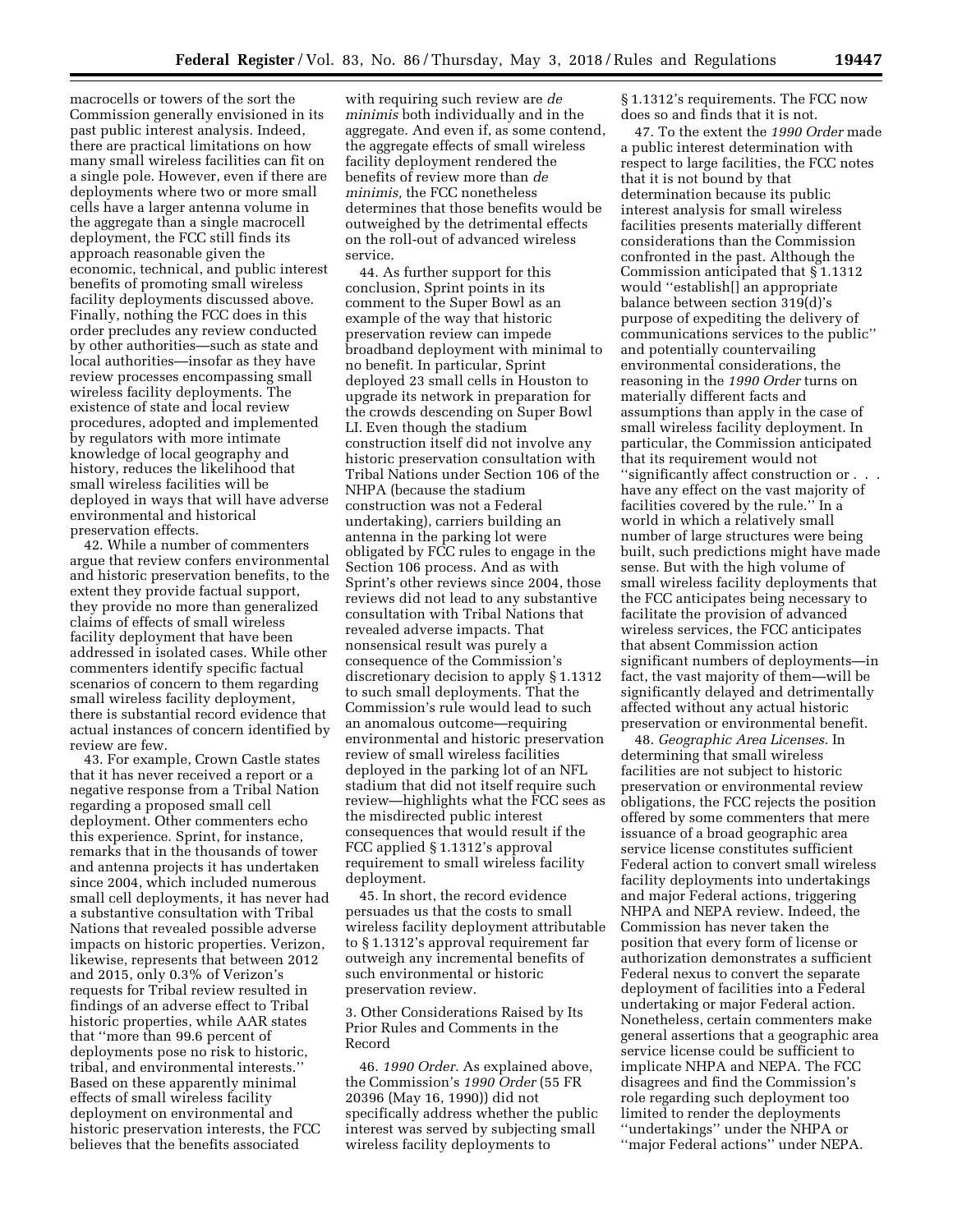49. As discussed above, the key consideration in determining whether a particular deployment is a Federal undertaking is the degree of Federal involvement, and the Commission has discretion to make the threshold determination as to whether that involvement exists. The FCC concludes that the Commission's issuance of a license that authorizes provision of wireless service in a geographic area does not create sufficient Commission involvement in the deployment of particular wireless facilities in connection with that license for the deployment to constitute an undertaking for purposes of the NHPA. Applying the relevant statutory text, the geographic area service license does not result in wireless facility deployment being ''carried out by or on behalf of a Federal agency.'' To the contrary, geographic area service licensing does not provide for Commission involvement in wireless facility deployment decisions. Geographic area service licenses also do not provide ''Federal financial assistance'' for wireless facility deployment. Nor is the geographic area service license ''a Federal permit, license or approval'' that must be obtained before wireless facility deployment can proceed. In particular, although geographic area service licenses are a legal prerequisite to the provision of licensed wireless service, and can affect entities' economic incentives to deploy small wireless facilities—insofar as the facilities can be used to offer the licensed service—neither the geographic area service license nor any other Commission approval is a legal prerequisite to the deployment of those particular facilities. In addition, viewing the deployment of small wireless facilities as an undertaking on the basis of geographic area service licenses is inconsistent with the manner in which Commission licensing occurs. In particular, although NHPA requires agencies to evaluate the effects of their undertakings before those undertakings occur, the FCC does not require any such determinations to take place prior to issuance of these licenses—thus, confirming that the issuance of the geographic area license itself is not the Federal undertaking. Indeed, the conduct at issue here—the physical deployment of particular infrastructure—occurs in a manner and at locations that the Commission cannot foresee at the time of licensing, as discussed in greater detail below. Under the geographic area service license, it is generally state and local zoning authorities that exercise their lawful

authority regarding the placement of wireless facilities by private parties. The FCC thus does not find the issuance of a geographic area service license, in itself, to provide the requisite level of Commission involvement in wireless facility deployment to render that deployment an undertaking under relevant court precedent and ACHP guidance.

50. For the same basic reasons, the FCC concludes that the geographic area service license is insufficient to render deployment of wireless facilities in connection with that license a ''major Federal action'' under NEPA. As explained above, the geographic licensing does not cause associated wireless facility deployment to be ''carried out by or on behalf of'' the Commission, the licensing does not involve the provision of Federal funding for such deployments, nor is the license technically required before wireless facility deployment can proceed (in other words, while carriers generally obtain a geographic area service license before they deploy the facilities through which they will eventually provide that service, they are not legally required to obtain the license until they want to provide service). As noted above, courts treat ''major Federal actions'' under NEPA similarly to ''undertakings'' under the NHPA. Indeed, the ACHP points out ''major Federal actions'' are arguably narrower than ''undertakings'' in various ways. Insofar as ''major Federal actions'' under NEPA are narrower than the universe of ''undertakings'' under the NHPA, its conclusion regarding NEPA necessarily will be the same as that for NHPA. Court precedent directly applying NEPA in the first instance likewise supports its view that the virtually nonexistent Commission involvement in the deployment of wireless facilities under a geographic area service license takes wireless facility deployment outside the scope of ''major Federal action.'' The FCC thus finds the geographic area license itself insufficient to render wireless facility deployment in connection with that license ''major Federal action'' under NEPA.

51. The FCC distinguishes precedent cited by American Bird Conservancy, in which the Commission found that ''[t]he fact that a carrier's construction of facilities is authorized by rule rather than by action on an individual application does not eliminate the existence of federal action or affect its obligation to comply with NEPA and other federal environmental statutes.'' In that case, however, the Commission rule at issue directly authorized the construction of particular facilities.

Here, by contrast, the geographic area license itself only authorizes transmissions. The FCC finds this is an insufficient connection to in itself cause the construction to constitute an undertaking under the NHPA or major Federal action under NEPA.

52. In addition, the FCC emphasizes that issuance of geographic service licenses is remote in both time and regulatory reach from the deployment of small wireless facilities. Any wireless facility deployment will happen after the Commission has issued the geographic service licenses, and will occur in a manner and at locations that the Commission cannot reasonably foresee at the time of licensing. As to geographic service licenses issued in the past, at the time the licenses were issued, it is unlikely that significant small wireless facility deployment itself would have been reasonably foreseeable. The deployment of small wireless facilities today is a function of marketplace decisions by private actors in light of applicable regulatory regimes, such as any state or local zoning requirements.

53. These characteristics of the Commission's regulatory approach to geographic service licensing support the view that NHPA and NEPA do not require Commission evaluation of any effects of small wireless facility deployment based on the issuance of such licenses. NHPA and NEPA require agencies to evaluate the effects of their undertakings or major Federal actions in advance of those undertakings or actions. Under the rules implementing NEPA and the NHPA and relevant court precedent, agencies need not consider effects of agency actions if they are not reasonably foreseeable. Because there is no plausible way for the Commission to meaningfully assess environmental and historic preservation effects associated with the deployment of small wireless facilities at the time geographic service licenses issue, the FCC concludes that there are no reasonably foreseeable effects that ''a person of ordinary prudence would take into account'' prior to issuing such licenses.

54. The Commission also does not possess authority it could exercise to regulate small wireless facility deployment to address environmental and historic preservation concerns given the public interest findings the FCC makes in this order. Agencies have no obligation to consider potential effects under NEPA or the NHPA if they cannot exercise authority to address them under their organic statutes. As relevant here, addressing environmental and/or historic preservation effects of small wireless facility deployment would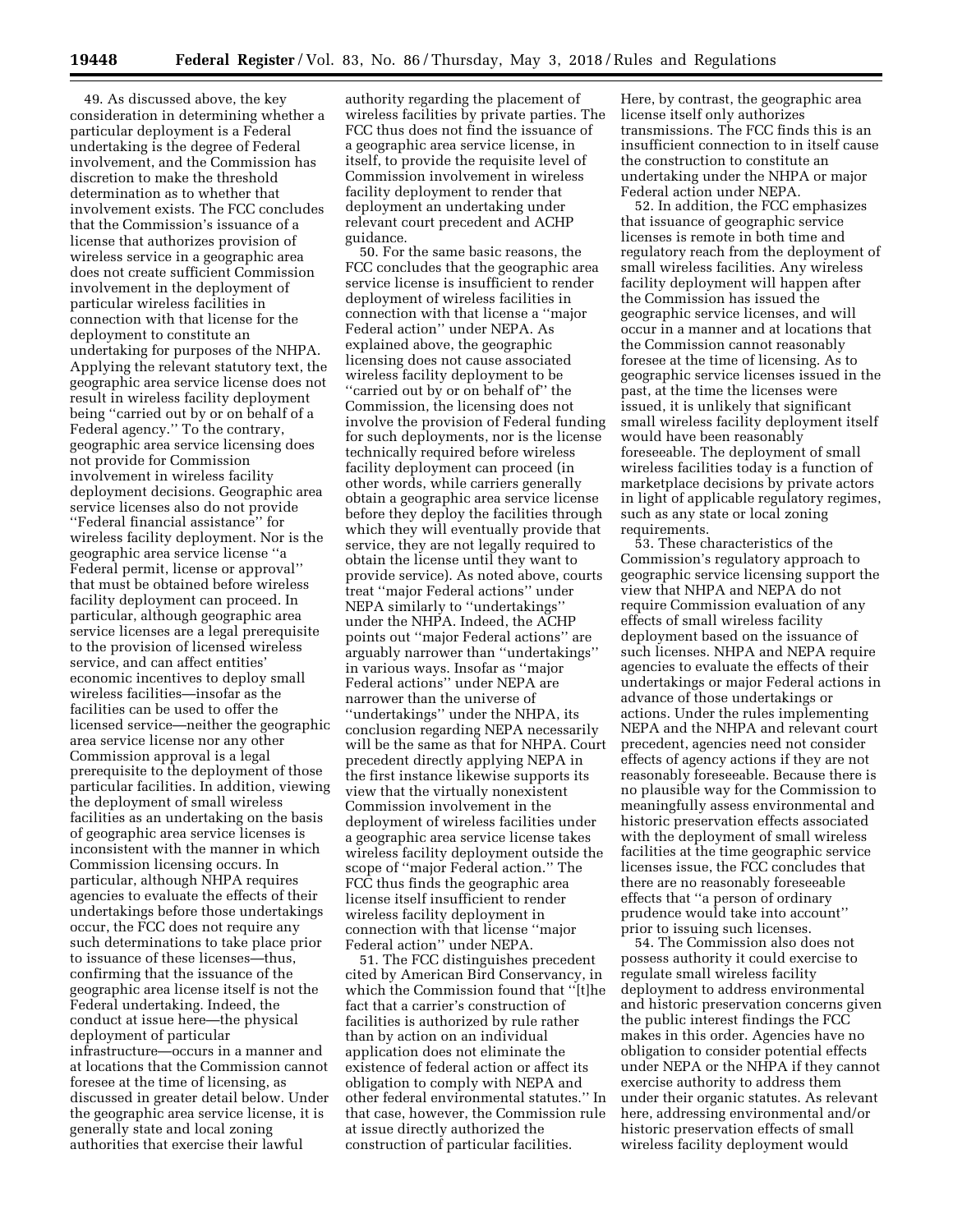necessitate a review process to identify such concerns—but the FCC has found such a review process unwarranted under its public interest determination above. Because the FCC finds that such a requirement is not in the public interest for the deployment of small wireless facilities, the FCC cannot exercise the public interest authority to impose such duties. A contrary interpretation of its public interest authority under the Communications Act would require us to treat concerns under the NHPA and NEPA as dispositive. The FCC finds no grounds to believe that Congress intended the Commission, when exercising its Title III public interest authority, to summarily cast aside policy objectives of the Communications Act itself when interests implicated by NHPA or NEPA might be present. Instead, the FCC concludes that its approach of giving due consideration to the policy goals under Federal communications law along with those of the NHPA and NEPA better enables all relevant interests to be weighed in the public interest analysis. As clarified by its modification of § 1.1312 of the rules, its geographic service licensing regime thus reflects neither any intent or ability to regulate the deployment of small wireless facilities after this order.

55. The FCC also does not interpret language in the *1990 Order* to suggest that the Commission believed that Federal environmental statutes required it to adopt a condition that triggered those statutes for construction not otherwise subject to Commission approval. The *1990 Order* does not include an analysis of the degree of Federal control required to trigger Federal environmental and historic preservation statutes. Rather, the *1990 Order* addressed whether changes to an already-existing review requirement were warranted. To the extent that the Commission weighed historic preservation and environmental considerations in determining whether to amend its rules, the FCC reads those statements as part of its broader publicinterest evaluation, not as an analysis of whether the rule's requirements constituted sufficient Federal involvement to rise to the level of a ''federal undertaking'' or ''major Federal action.''

56. *Other Comments.* Its public interest balancing also is not materially altered by claims that the potential for Commission-imposed review can alter decisions about how and where to deploy small wireless facilities by causing providers to tailor the manner or location of such deployments to avoid implicating environmental and

historic preservation concerns. Commenters' arguments in this regard are generalized, and undercut by its conclusion that, as a class, the nature of small wireless facility deployments appears to render them inherently unlikely to trigger environmental and historic preservation concerns. For example, deployment of small wireless facilities commonly (although not always) involves previously disturbed ground, where fewer concerns generally arise than on undisturbed ground. In addition, as the Commission recently observed, ''[i]n implementing large-scale network densification projects that require deployment of large numbers of facilities within a relatively brief period of time, use of existing structures, where feasible, can both promote efficiency and avoid adverse impacts on the human environment.'' Based on the entire record before us, the FCC is not persuaded that requiring Federal environmental and historic preservation review for small wireless facility deployments will have a meaningful amount of benefits, particularly when this consideration is balanced against the other public interest considerations associated with promoting the deployment of small wireless facilities.

57. Because the FCC finds the record of claimed potential benefits to be limited and otherwise fundamentally speculative, the FCC also is not persuaded that some more streamlined review process or other alternative to the action the FCC takes is warranted in the public interest. For example, proposals to reduce the length of review would not eliminate the financial burdens of the review process, which would continue to delay deployment, whether required individually or on some aggregated basis. In addition, arguments that the Commission should exclude small wireless facilities from § 1.1312 when deployed in a narrower range of circumstances do not demonstrate sufficient benefits to justify the burdens § 1.1312 imposes even in a narrower context. The FCC further expects that the more generalized approach the FCC takes for small wireless facility deployments will provide greater clarity in implementation, rather than leaving providers with uncertainty about whether a given small wireless facility deployment is excluded. Finally, the FCC is not persuaded that it would be preferable to rely on programmatic agreements or similar measures to streamline or exclude small wireless facility deployment from review. Its amendment of § 1.1312 of the rules involves a public interest evaluation

under the Communications Act—an Act the FCC is responsible for administering—while programmatic agreements involve negotiations among multiple external parties that need not account for such considerations. In addition, given the importance of fostering small wireless facility deployment, the FCC is not persuaded that negotiated agreements would be warranted—even assuming *arguendo*  that they ultimately resulted in the same outcome—given the time required for their negotiation and the associated delay in facilitating small wireless facility deployment.

\* \* \* \* \*

58. In sum, directly evaluating the question for the first time here, the FCC is not persuaded that it is in the public interest to exercise its limited reservation of authority to impose § 1.1312 on small wireless facility deployments and thereby trigger environmental and historic preservation review. Although the record does not enable a precise quantification of costs and benefits, it amply supports its conclusion that environmental and historic preservation review imposes burdens on small wireless facility deployment, and the FCC expects that these burdens will have a significant effect on small wireless facility deployment, at least in the aggregate, given the volume and nature of small wireless facility deployments that the FCC anticipates. Imposing such burdens would be at odds with several of its statutory mandates, and the FCC exercises its predictive judgment in finding that the benefits of eliminating these burdens will include hastening wireless deployment and freeing up funds for additional deployments that will benefit consumers, grow the economy, and strengthen the country's 5G readiness.

59. The FCC acknowledges, of course, the policy goals expressed by Federal environmental and historic preservation statutes. But Congress prescribed specific triggers for the obligations that those statutes impose on Federal agencies, persuading us that agencies' consideration of those statutes' more general policy pronouncements is simply to be weighed alongside consideration of its principal duties under its organic statutes. Thus, although the record does not persuade us of meaningful benefits that are likely to result from environmental and historic preservation review of small wireless facility deployments, even assuming *arguendo* that there are some benefits, the FCC is not persuaded that they are likely to overcome the harms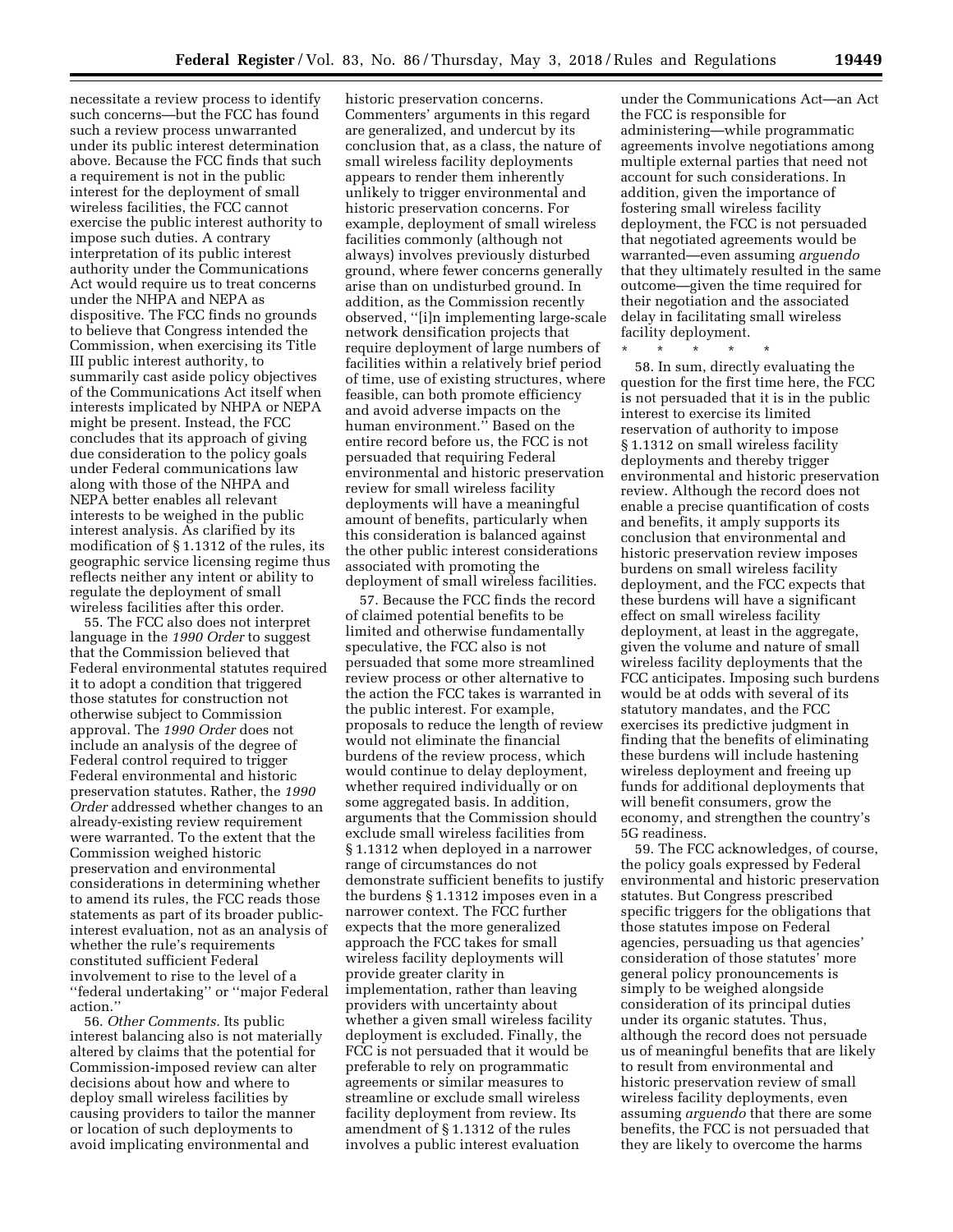**19450 Federal Register** / Vol. 83, No. 86 / Thursday, May 3, 2018 / Rules and Regulations

that the FCC finds run contrary to its responsibilities under the Communications Act, as informed by the Telecommunications Act of 1996. Accordingly, the FCC finds no basis to conclude here that it is in the public interest to apply § 1.1312 to small wireless facility deployment, triggering environmental and historic preservation review.

### **II. Streamlining NHPA and NEPA Review for Larger Wireless Facilities**

# *A. Clarifying the Section 106 Tribal Consultation Process*

#### 1. Background

60. Notwithstanding its narrowing the scope of deployments subject to Section 106 and NEPA review, many constructions of wireless facilities will continue to be treated as Commission undertakings under the NHPA because they are subject to site-by-site licensing, they require antenna structure registration, or their size exceeds its definition of small wireless facility. The ACHP's regulations prescribe detailed procedures for the review of proposed undertakings, including consulting with Tribal Nations and NHOs. As authorized under the ACHP's rules, the Commission has entered into two NPAs and the ACHP has issued a program comment, each of which modifies the procedures set forth in the ACHP's rules to tailor them to different classes of Commission undertakings. § 1.1320 of the FCC's rules directs applicants, when determining whether a proposed action may affect historic properties, to comply with the ACHP's rules or one of these program alternatives.

61. An important component of the Section 106 process involves engaging and consulting with Tribal Nations and NHOs. section 101(d)(6) of the NHPA requires Federal agencies to consult with any Tribal Nation or NHO that attaches religious and cultural significance to a property eligible for inclusion on the National Register of Historic Places that may be affected by their undertakings. The ACHP rules implement that provision by requiring that agencies make a reasonable and good faith effort to identify such Tribal Nations or NHOs and invite them to be consulting parties. Procedures to implement this requirement are set forth in the Wireless Facilities NPA, which became effective in 2005. Properties to which Tribal Nations and NHOs attach cultural and religious significance are commonly located outside Tribal lands and may include Tribal burial grounds, land vistas, and other sites that Tribal Nations or NHOs regard as sacred or otherwise culturally significant. The

consultation process for undertakings on Tribal lands is covered by separate provisions of the ACHP's rules, and is not addressed in this Order; as previously noted, nothing in this Order disturbs existing Commission practices for section 106 review on Tribal lands.

62. In order to efficiently connect parties seeking to construct facilities with Tribal Nations while respecting Tribal sovereignty, the FCC established the Tower Construction Notification System (TCNS). TCNS is an online, password-protected system that notifies Tribal Nations, NHOs, and State Historic Preservation Officers (SHPOs) (collectively, recipients) of proposed wireless communications facility deployments in areas of interest designated by the recipients. The system also provides a means for Tribal Historic Preservation Officers (THPOs) and other Tribal or NHO officials to respond directly to applicants as to whether they have concerns about the effects of the proposed construction on historic properties.

63. Tribal demands for fees that are not legally required to review projects submitted through TCNS have increased over the course of time. And though the FCC has taken steps to address these issues for small wireless facilities, the FCC takes further action here to address fee matters as they relate to the ongoing construction of macrocells and other large radio transmission facilities. The FCC also takes steps to make the Tribal participation process more efficient for applicants, Tribal Nations, and NHOs. The record details multiple issues causing confusion and delay in Tribal consideration of proposals submitted in TCNS. Many applicants have complained that there is uncertainty concerning how long a Tribal Nation will take in processing an application and that in some instances the process can extend for months or longer. Delays in obtaining Tribal comment on even a few individual sites can cause delays to larger projects and impede delivery of communications services to American consumers. In response, several Tribal commenters argue that most requests are handled in a timely manner. Moreover, Tribal governments have indicated that applicants often do not provide sufficient information in TCNS for a THPO or cultural preservation officer to opine as to whether a particular project may affect historic or cultural resources, thereby slowing the Tribal review process. The FCC addresses these concerns below.

## 2. Timeline for Initial Tribal Responses

64. The NPA states that Tribal Nations and NHOs ordinarily should be able to

respond to communications from applicants within 30 days,but applicants are required to seek guidance from the Commission if a Tribal Nation or NHO does not respond to the applicant's inquiries. The Commission, in 2005, issued a Declaratory Ruling establishing a process that enables an applicant to proceed toward construction when a Tribal Nation or NHO does not timely respond to a TCNS notification.

65. In the *Wireless Infrastructure NPRM,* the Commission sought comment on the measures, if any, it should take to expedite the review processes for Tribal Nations and NHOs, either by amending the Wireless Facilities NPA or otherwise, while assuring that potential effects on historic preservation are fully evaluated. The Commission sought comment on whether the procedures established by the *2005 Declaratory Ruling* (see Clarification of Procedures for Participation of Federally Recognized Indian Tribes and Native Hawaiian Organizations Under the Nationwide Programmatic Agreement, Declaratory Ruling, 20 FCC Rcd 16092 (2005) (*2005 Declaratory Ruling*)) were adequate to ensure the completion of section 106 review when a Tribal Nation or NHO is non-responsive. It also sought comment on whether these processes could be revised in a manner that would permit applicants to self-certify their compliance with the section 106 process and therefore proceed once they meet the Commission's notification requirements, without requiring Commission involvement. The Commission asked whether such an approach would be consistent with the Wireless Facilities NPA and with the Commission's legal obligations. The Commission also asked whether the information in FCC Form 620 or 621 is sufficient to meet the requirement that ''all information reasonably necessary'' has been provided to the Tribal Nation or NHO.

66. In response to the *Wireless Infrastructure NPRM,* many commenters contend that further improvements to the process for engaging Tribal Nations and NHOs in Section 106 review are warranted. Evidence in the record indicates that there are often delays associated with Tribal review and that these delays can significantly affect service providers' ability to complete Section 106 review and move toward deployment. Delays associated with Tribal engagement can be substantial, with estimates of the average time to complete Tribal review ranging between 75 and 110 days per project where Tribal review is required. Several Tribal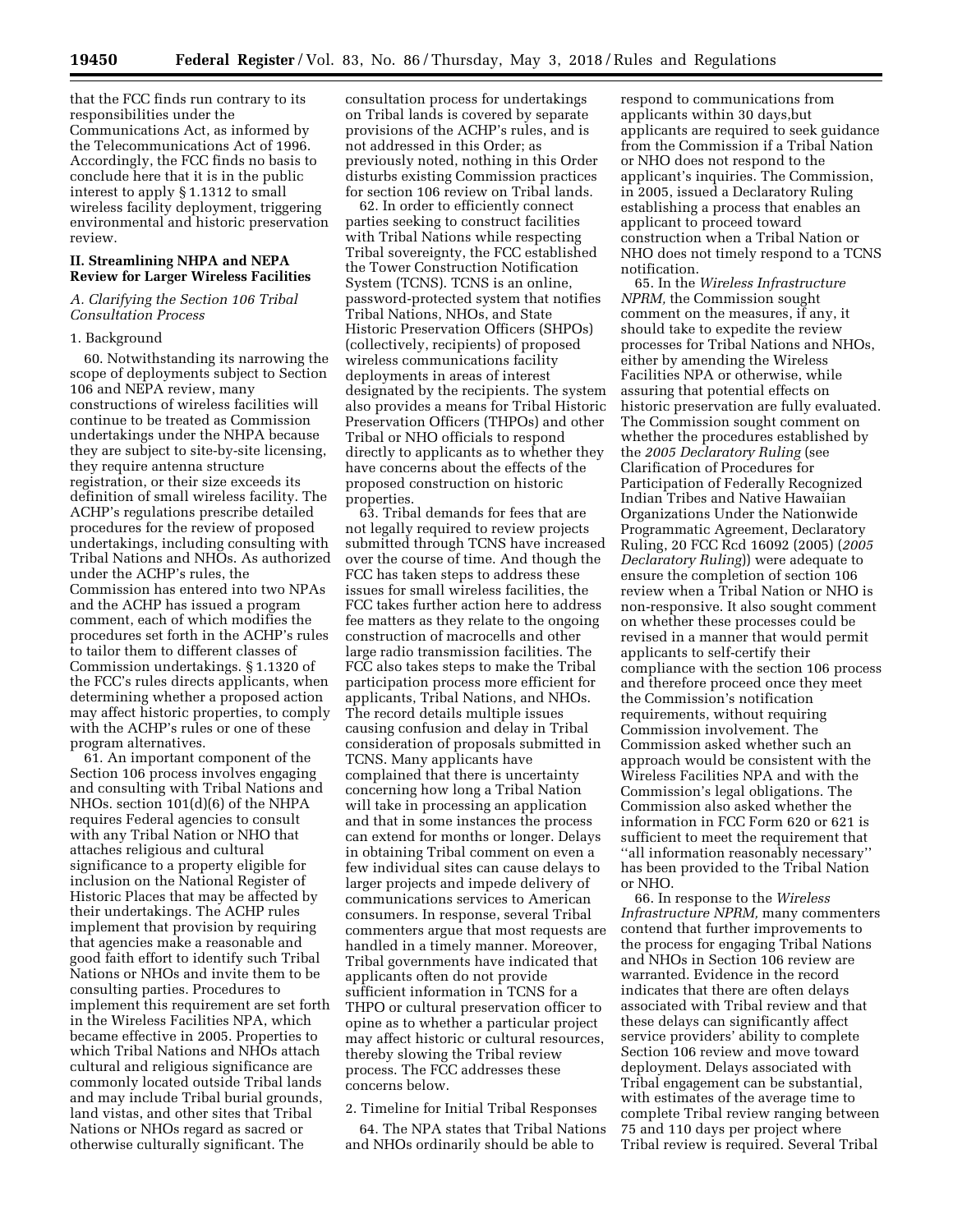Nations, however, dispute such arguments and note that they provide timely responses to communications from applicants in the vast majority of cases. With the number of deployments needed to support expanded 4G and 5G network technologies, service providers are increasingly concerned about the delays they are experiencing. Tribal representatives, however, contend that their ability to provide timely responses is impeded by some applicants who fail initially to provide them with sufficient information to determine their interest in a proposed project. They contend that, without sufficient information, they are forced to go back to applicants and request the information they need and that delays often result from repeated attempts to obtain needed information. For example, Tribal commenters have noted applicants' omission of key information, such as a precise location and a full description of the proposed project, and information needed to assess potential effects. They also point out that many delays are the result of applicants' error, such as failing to submit information to the Tribal point of contact identified in TCNS, or in some instances, submitting information to the wrong Tribal Nation altogether.

67. The FCC takes several steps in this Order to make the Tribal participation process more efficient for applicants, Tribal Nations, and NHOs.

68. First, to address Tribal concerns with receiving insufficient information to identify potentially affected historic properties, the FCC clarifies that going forward applicants must provide all potentially affected Tribal Nations and NHOs with a Form 620 (new towers) or Form 621 (collocations) submission packet in cases where this form is prepared for the SHPO following the requirements established in the Wireless Facilities NPA. While applicants retain the option of sending an initial notification of a proposed project to Tribal Nations and NHOs through TCNS without a Form 620/621 submission packet to provide an early opportunity for a Tribal Nation or NHO to disclaim interest, as described further below, the time period for a Tribal response will not begin to run until an applicant sends the Form 620/621 submission packet or, when no Form 620/621 is required, the alternative submission discussed below. The Form 620/621 submission packet contains detailed information about proposed facilities, including their proposed location(s); the dimensions, scale, and description of proposed projects; and information about the potential direct effects and visual effects of the project. It also

requires applicants to provide their contact information and to include attachments providing additional detail, such as photographs and maps of the proposed site. The FCC agrees with Tribal Nations and other commenters who contend that providing Tribal Nations and NHOs with this detailed set of information at the initial notification stage will enable them to determine more quickly whether a project may affect historic properties of religious and cultural significance to them. The FCC emphasizes to applicants the importance of completing the Form 620/ 621 submission packet accurately and completely. Complete and accurate information about proposed facilities, including, for example, a specific and correct site address or a detailed description of the location of proposed facilities if no address is available as well as a complete description of all elements of the proposed facility, is critical to enable Tribal Nations and NHOs to identify potentially affected historic properties. Thus, if this information is inaccurate or incomplete, the FCC will not consider the time period for Tribal response to have started.

69. The FCC disagrees that requiring applicants to send their Form 620/621 submission packet to Tribal Nations and NHOs would be inconsistent with the requirements of the Wireless Facilities NPA. To the contrary, the Wireless Facilities NPA requires that applicants provide Tribal Nations and NHOs with ''all information reasonably necessary for the [Tribal Nation] or NHO to evaluate whether [h]istoric [p]roperties of religious and cultural significance may be affected.'' The process the FCC establishes here is consistent with this requirement because it provides Tribal Nations and NHOs with more complete information to evaluate proposed projects. Moreover, under the revised process the FCC establishes, applicants retain the ability to make initial notifications to Tribal Nations and NHOs before sending them Form 620/ 621 submission packets.

70. The FCC finds that providing the detailed information included in the Form 620/621 submission packet constitutes a reasonable and good faith effort to provide the information reasonably necessary for Tribal Nations and NHOs to ascertain whether historic properties of religious and cultural significance to them may be affected by the undertaking. The record shows that some Tribal Nations request that applicants provide information such as ethnographic reports, SHPO concurrence letters, and other information in excess of what the

Wireless Facilities NPA requires to be included in a Form 620/621 submission packet before making an initial determination about their interest in a proposed project. The FCC clarifies that to the extent that any such information exceeds what is required under the Wireless Facilities NPA to be included in a Form 620/621 submission packet, the FCC requires the applicant to provide it, if necessary, only after a Tribal Nation or NHO has indicated that a historic property may be affected and has become a consulting party. Thus, to the extent that Tribal Nations or NHOs currently have auto replies in TCNS requesting additional information from applicants, the Commission will remove such language.

71. The FCC further clarifies that, if a Tribal Nation or NHO conditions its response to an applicant's submission packet on the receipt of additional information beyond that required in the Form 620/621 submission packet, an applicant should respond that the FCC does not require the applicant to provide this information. If the Tribal Nation or NHO subsequently fails to indicate concerns about a historic property of traditional religious and cultural significance that may be affected by the proposed construction, the applicant may make use of the process described below for addressing instances in which Tribal Nations and NHOs do not initially respond. To the extent that Tribal Nations or NHOs seek to clarify information presented in the Form 620/621 submission packet, such as by requesting an explanation of the photographs included in the submission packet, the FCC encourages applicants to provide the requested clarifications, and the parties may copy Commission staff on communications related to such requests. If circumstances require the Commission to help resolve a dispute about whether a Form 620/621 submission packet or alternative submission has been properly completed or other cases that may present unique issues, Commission staff will provide assistance when it is requested. In bringing a dispute to Commission staff, an objecting party should provide a complete and detailed explanation of the basis of the dispute, evidence regarding the information the applicant has provided to the Tribal Nation or NHO, and all communications between the applicant and the Tribal Nation or NHO.

72. In cases in which a Form 620/621 submission packet is not required to be prepared for the SHPO because the construction does not require SHPO review, the FCC adopts a different procedure. The Wireless Facilities NPA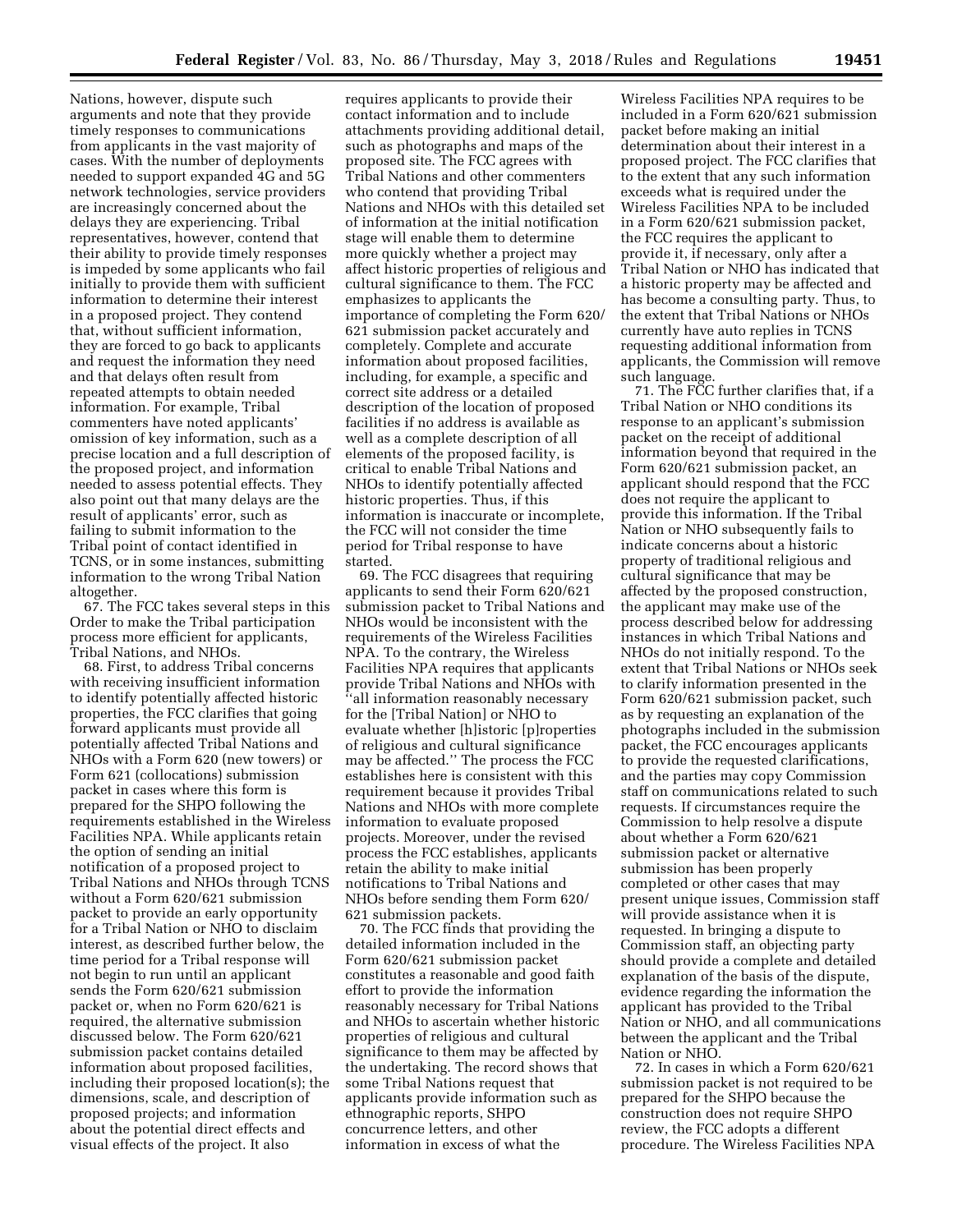ordinarily excludes from Section 106 review by the SHPO, the Commission, and the ACHP certain categories of undertakings deemed to have minimal to no potential to affect historic properties. For two of these excluded categories, however, applicants are still required to identify and contact Tribal Nations and NHOs to ascertain whether historic properties of religious or cultural significance to them may be affected. In these instances where no Form 620/621 submission packet is otherwise prepared, the FCC requires applicants to provide Tribal Nations and NHOs with information adequate to fully explain the project and its location. At minimum, this alternate submission must include contact information for the applicant, a map of the proposed location of the facility, coordinates of the proposed facility, a description of the facility to be constructed including all proposed elements (such as, for example, access roads), and a description of the proposed site, including both aerial and site photographs. Given that applicants are not otherwise required affirmatively to identify historic properties within the Area of Potential Effects for these undertakings (other than the limited inquiry necessary to determine whether the exclusion applies), the FCC finds that this package constitutes an adequate baseline set of information to enable Tribal Nations and NHOs to comment on these projects. The FCC therefore disagrees with the contention that the FCC is required to provide Tribal Nations and NHOs with all the information contained in Form 620/621 in these instances.

73. The FCC turns next to the timeframe for Tribal Nations and NHOs to respond to notifications by indicating any concerns about potentially affected historic properties. The FCC clarifies that the 30-day period for a Tribal response provided in the Wireless Facilities NPA will begin to run on the date that the Tribal Nation or NHO can be shown to have received or may reasonably be expected to have received the Form 620/621 submission packet (or the alternative submission where no 620/621 packet has been prepared). Consistent with existing practice, applicants may use TCNS to provide an initial notification to Tribal Nations and NHOs about proposed facility deployments. As noted above, TCNS automatically notifies Tribal Nations and NHOs of proposed construction within the geographic areas they have identified as potentially containing historic properties of religious and cultural significance to them. A Tribal

Nation or NHO receiving a notification of proposed construction through TCNS, however, is under no obligation to respond until it receives a Form 620/621 submission packet (or alternative submission). The 30-day period for a response indicating whether the Tribal Nation or NHO has concerns about a historic property of traditional religious and cultural significance that may be affected by the proposed construction will begin to run on the date that the Tribal Nation or NHO can be shown to have been, or may reasonably be expected to have been, notified that a Form 620/621 submission packet or alternative is available for viewing via TCNS. The FCC is cognizant of Tribal concerns that applicants sometimes submit information to outdated points of contact or deviate from Tribal Nations' preferred means of communications. Therefore, the FCC reminds applicants that, consistent with the requirements in Section IV of the Wireless Facilities NPA, contact and communications shall be made in accordance with preferences expressed by the Tribal Nation or NHO, and misdirected communications will not begin the period for Tribal response unless and until they are actually received. Where the Tribal Nation or NHO is notified by email that a Form 620/621 submission packet has been submitted, the submission packet is presumed to have been received on the day the submission packet is provided. Where the applicant sends the notification through the mail, the FCC will presume that the packet may reasonably be expected to have been received by no later than the fifth calendar day after the date it is sent.

74. In addition to clarifying when the initial 30-day timeframe for Tribal response begins to run, the FCC also establishes a new procedure to address instances in which Tribal Nations or NHOs fail to respond after receiving a Form 620/621 submission packet. As noted above, the *2005 Declaratory Ruling* established a process to enable an applicant to proceed toward construction when a Tribal Nation or NHO does not respond to a TCNS notification in a timely manner. The Wireless Facilities NPA requires that, if an applicant does not receive a response after contacting a Tribal Nation or NHO, the applicant is required to make a reasonable attempt to follow up. Under the *2005 Declaratory Ruling,* if the Tribal Nation or NHO does not respond to a second contact within 10 calendar days after the initial 30-day period, the applicant can refer the matter to the Commission for guidance. Upon

receiving a referral, the Commission contacts the Tribal Nation or NHO by letter or email to request that it inform the Commission and the applicant within 20 calendar days whether it has an interest in participating in the Section 106 review. In addition, Commission staff attempts a phone call unless the Tribal Nation or NHO has indicated it does not wish to receive calls. The Commission also informs the applicant when its letter or email has been sent. If the Tribal Nation or NHO does not respond within 20 days of the date of the Commission's written communication, it is deemed to have no interest in pre-construction review and the applicant's pre-construction obligations under the Wireless Facilities NPA are discharged with respect to that Tribal Nation or NHO. Together, these procedures provide for a 60-day process for resolving cases where a Tribal Nation or NHO fails to provide a timely response to an initial notification provided through TCNS.

75. In this Order, the FCC replaces the procedures outlined in the *2005 Declaratory Ruling* with new procedures that establish a 45-day process for moving forward with construction in cases in which Tribal Nations or NHOs do not respond after having been given the opportunity to review a Form 620/ 621 submission packet, or when no Form 620/621 submission is required, an alternative submission. Under the process the FCC adopts here, if an applicant does not receive a response within 30 calendar days of the date the Tribal Nation or NHO can be shown or may reasonably be expected to have received notification that the Form 620/ 621 submission packet (or alternative submission) is available for review, the applicant can refer the matter to the Commission for follow-up. To facilitate prompt processing of its request, the applicant may submit its referral via TCNS. Upon receiving a referral, the Commission will contact promptly (and, in any case, within five business days) the Tribal Nation's or NHO's designated cultural resource representative by letter and/or email to request that the Tribal Nation or NHO inform the Commission and applicant within 15 calendar days of the date of the letter and/or email of its interest or lack of interest in participating in the section 106 review. The Commission also will inform the applicant when this letter and/or email has been sent, either by copying it on the correspondence or by other effective means. If the Tribal Nation or NHO does not respond within 15 calendar days, the applicant's pre-construction obligations are discharged with respect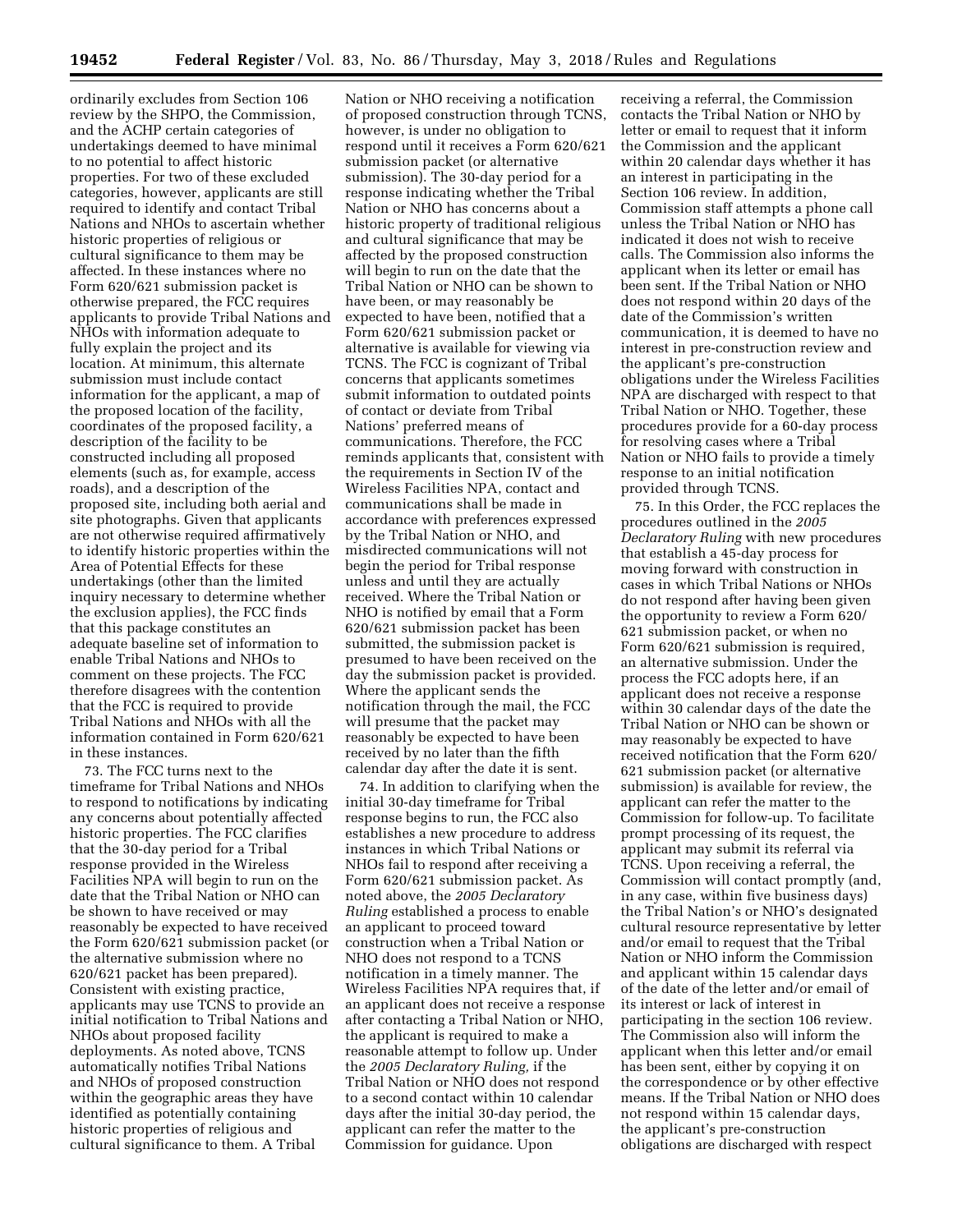to that Tribal Nation or NHO. As discussed above, the FCC establishes here that the information in the Form 620/621 submission packet (or the alternative submission where no 620/ 621 packet has been prepared) will be considered sufficient for Tribal Nations and NHOs to comment on proposed projects.

76. The FCC concludes that these revised procedures satisfy the Commission's obligation to make reasonable and good faith efforts to identify Tribal Nations and NHOs that may attach religious and cultural significance to historic properties that may be affected by an undertaking, as specified by the Wireless Facilities NPA and as required under the NHPA and the rules of the ACHP. The revised procedures the FCC adopts will provide Tribal Nations and NHOs with a total period of 45 days to provide a response to an applicant's notification of a proposed construction. The 45-day period will also include a Commissioninitiated reminder after 30 days have elapsed. While the process the FCC adopts provides less time for Tribal review than the process established in the *2005 Declaratory Ruling,* it nonetheless allows a longer opportunity to respond than the 30-day period that the Wireless Facilities NPA stipulates as an ordinarily reasonable period for Tribal review. Overall, the FCC concludes that the procedures the FCC adopts here are reasonable and consistent with its consultation responsibilities.

77. The FCC rejects requests for the Commission to allow applicants to move forward unilaterally without Commission involvement in the absence of a response from a Tribal Nation or NHO. The processes the FCC establishes herein are consistent with the provisions of the Wireless Facilities NPA that outline applicants' responsibilities with respect to Tribal Nations and NHOs. Section IV of the Wireless Facilities NPA stipulates that a Tribal Nation's or NHO's failure to respond to a single communication does not establish that the Tribal Nation or NHO is not interested in participating in the review of a proposed construction, and it requires applicants to seek guidance from the Commission in cases where a Tribal Nation or NHO does not respond to the applicant's inquiries. The revised procedures the FCC adopts here are faithful to these requirements by providing multiple opportunities for Tribal Nations and NHOs to express their interest in proposed constructions and by involving the Commission in the consultation process when an applicant has not received a response to its

attempted communications. Moreover, the FCC expects that the revised procedures the FCC establishes here will reduce delays and facilitate resolution of cases where Tribal Nations or NHOs have not provided timely responses.

#### 3. Tribal Fees

78. In the *Wireless Infrastructure NPRM,* the FCC sought comment on a number of questions related to fees charged by Tribal Nations for their participation in the section 106 process. In this section, the FCC interprets the Commission's and applicants' obligations under the NHPA and the Wireless Facilities NPA, in light of ACHP guidance, to clarify that applicants are not required to pay fees requested by Tribal Nations or NHOs that have been invited to participate in the section 106 process. The FCC also clarifies the circumstances under which an applicant may be required to retain an appropriately qualified expert, who may be a representative of a Tribal Nation or NHO, to perform consultant services for which that expert may reasonably expect to be compensated.

79. Neither the NHPA nor the ACHP's implementing regulations expressly address fees, nor does the Wireless Facilities NPA, but the ACHP, as the agency charged with implementing the NHPA, has issued guidance on the subject in a 2001 memorandum and as part of a handbook last issued in 2012. The ACHP's guidance repeatedly makes clear that the proponent of an undertaking is not required to accede to unilateral requests for payment. Rather, the agency (in its case, through its applicants) ''has full discretion'' on how to fulfill its legal obligation—namely the obligation to make ''reasonable and good faith efforts'' to identify historic properties that may be affected by its undertaking and invite potentially interested Tribal Nations and NHOs to be consulting parties.

#### a. Up-Front Fees

80. Consistent with the Wireless Facilities NPA, once an applicant, through TCNS, has identified that particular Tribal Nations or NHOs may attach religious and cultural significance to historic properties located in the area that may be affected by an undertaking, the applicant contacts each such Tribal Nation or NHO, typically through TCNS, to ascertain whether there are in fact such properties that may be affected. The record indicates that, at this stage in the section 106 review, some Tribal Nations are directing applicants to pay an ''upfront fee'' before the Tribal Nation will

respond to the contact. At no time to date has the Commission explicitly endorsed such up-front fees. The FCC now clarifies, consistent with ACHP guidance, that applicants are not required to pay Tribal Nations or NHOs up-front fees simply for initiating the Section 106 consultative process.

81. At the time the Wireless Facilities NPA was adopted and TCNS was implemented, Tribal Nations generally did not request fees to review proposed constructions upon receiving notification. Over time, however, some Tribal Nations began assessing fees at notification, and gradually it became a more common practice. In addition, the amounts of these fees have increased significantly over the years, and industry commenters assert that the rate of increase itself has risen sharply in recent years. CCA contends, for example, that one of its member companies reports that the average amount it pays in Tribal fees increased from \$381.67 per project in 2011 to more than \$6,300 for projects in late 2016 to early 2017. Consequently, industry commenters ask that the Commission provide guidance on upfront fees. AT&T, for example, asks the Commission to establish that, ''if a carrier does not ask for 'specific information and documentation' from the Tribal Nation, pursuant to the ACHP Handbook, then no contractor relationship has been established and no payment is necessary.'' NATHPO, on the other hand, argues that the relative rarity of instances in which tower construction has harmed historic properties demonstrates that the current system works, and it urges the Commission not to take actions that would limit Tribal capacity to become involved in the process.

82. The ACHP's 2001 fee guidance memorandum addresses the practice of Tribal Nations and NHOs charging fees for their participation in the section 106 process. In that memorandum, the ACHP distinguishes between Tribal Nations participating in section 106 reviews in their capacity as government entities with a designated role in the process versus the possibility that they may be engaged to provide services in a different capacity, that of a consultant or contractor. The former capacity entails no obligation or expectation for the applicant to pay fees. The ACHP 2001 Fee Guidance explains that ''the agency or applicant is not required to pay the tribe for providing its views.'' The ACHP 2012 Tribal Consultation Handbook echoes this guidance, and clearly states that no ''portion of the NHPA or the ACHP's regulations require[s] an agency or an applicant to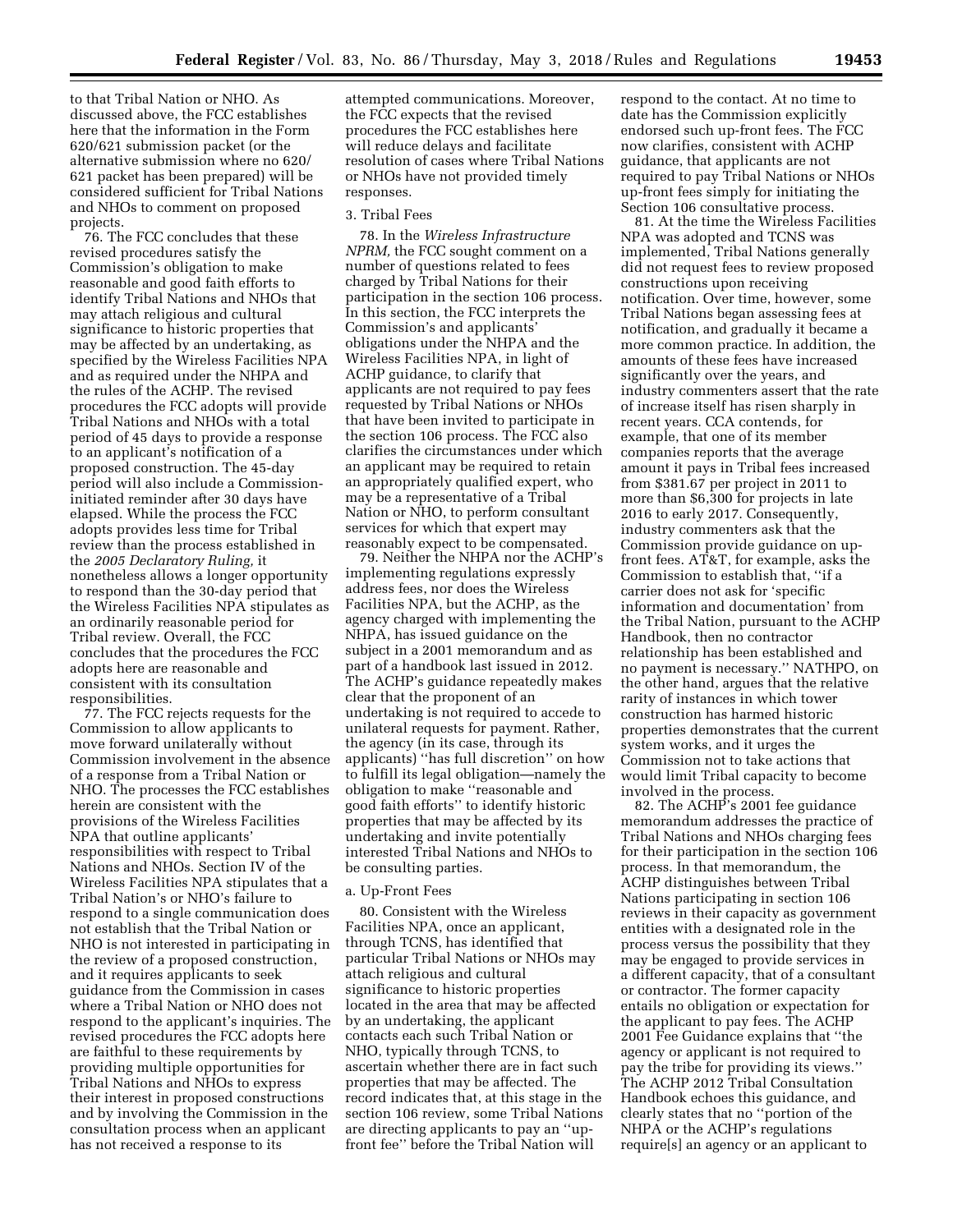pay for any form of tribal involvement.'' Further, ''[i]f the agency or applicant has made a reasonable and good faith effort to consult with an Indian tribe and the tribe refuses to respond without receiving payment, the agency has met its obligation to consult and is free to move to the next step in the section 106 process.'' The Handbook does acknowledge that there may be circumstances in which payment is reasonably expected, but not merely for acting in the Tribal Nation's governmental capacity:

. . . during the identification and evaluation phase of the Section 106 process when the agency or applicant is carrying out its duty to identify historic properties that may be significant to an Indian tribe, it may ask a tribe for specific information and documentation regarding the location, nature, and condition of individual sites, or even request that a survey be conducted by the tribe. In doing so, the agency or applicant is essentially asking the tribe to fulfill the duties of the agency in a role similar to that of a consultant or contractor. In such cases, the tribe would be justified in requesting payment for its services, just as is appropriate for any other contractor.

83. The up-front fees requested by some Tribal Nations for providing their initial assessment as part of the Section 106 review process do not compensate Tribal Nations for fulfilling specific requests for information and documentation, or for fulfilling specific requests to conduct surveys. They are more in the nature of a processing fee, in exchange for which the Tribal Nation responds to the applicant's contact, and to the extent necessary, reviews the materials submitted before indicating whether the Tribal Nation has reason to believe that historic properties of religious and cultural significance to it may be affected. In recognition of ACHP guidance and having reviewed the record, the FCC affirms that applicants are not required to pay up-front fees to Tribal Nations and NHOs to initiate section 106 reviews. Thus, fees need not be paid to obtain a response to an applicant's initial contact with a Tribal Nation or NHO and, to the extent that Tribal Nations or NHOs currently have auto replies in TCNS requesting that applicants pay up-front fees, the Commission will remove such language. If a Tribal Nation or NHO nevertheless purports to condition its response to an applicant's TCNS contact on the receipt of up-front compensation, the FCC will treat its position as a failure to respond, and the applicant will be able to avail itself of the process discussed above for when a Tribal Nation or NHO fails to supply a timely response. The FCC finds such an approach to be consistent with

the ACHP's guidance that, where the agency or applicant ''has made a reasonable and good faith effort to consult with an Indian tribe and the tribe refuses to respond without receiving payment, the agency has met its obligation to consult and is free to move to the next step in the section 106 process.''

84. A number of Tribal Nations have argued that Tribal sovereignty prohibits the Commission from establishing rules about fees. The FCC emphasizes that no action it takes here questions or interferes with Tribal Nations' rights to act as sovereigns. The FCC does not dictate or proscribe any actions by Tribal Nations. The FCC simply clarifies that nothing in the applicable law of the United States—the NHPA, ACHP rules, and the Wireless Facilities NPA *requires* applicants (or the Commission for that matter) to pay up-front fees as part of the Section 106 process. Accordingly, Tribal Nations remain free to request upfront fees and applicants may, if they choose, voluntarily pay such fees. If, however, a Tribal Nation or NHO opts not to provide its views without an up-front payment, and the applicant does not voluntarily agree to provide the payment, consistent with the ACHP's guidance, its obligations have been satisfied and the FCC may allow its applicant to proceed with its project after the 45-day period described above.

85. Some Tribal Nations assert that they are entitled to up-front fees to compensate them for the effort or cost of participating in the section 106 process. For instance, some Tribal commenters have indicated that they rely upon up-front fees to fund their section 106 activities or to eliminate the administrative burden of calculating actual costs incurred in reviewing each TCNS submission. Other Tribal commenters maintain that they should be compensated because their up-front fees are meant to cover their actual average costs associated with reviewing and commenting on commercial projects. While this may be true, the fact remains that the law and applicable guidance do not require the Commission and its applicants to compensate Tribal Nations and NHOs for providing their comments or views in the context of the section 106 process. Moreover, in light of its decision above to require that an applicant provide a completed FCC Form 620/621 or alternative submission when a project is proposed within a Tribal Nation's or NHO's geographic area of interest, the FCC finds that in most instances, a Tribal Nation or NHO should have sufficient information to provide comment on the undertaking

and its potential to affect an historic property of significance to it. In assessing the applicant's submission during the initial consultation stage, the FCC believes it reasonable to expect a Tribal Nation or NHO to rely on information already in its possession. If a Tribal Nation elects to conduct research to obtain this information, however, the ACHP's guidance does not assign responsibility to applicants to fund such research.

86. While certain commenters claim they should be entitled to a share of revenue from commercial ventures that may impact their cultural heritage, the fact that its applicants frequently are for-profit entities is irrelevant to whether fees for non-consultant services should be required. Finally, some commenters assert that Tribal Nations act in a consultant capacity and therefore are entitled to compensation at all stages of a project, including from the moment the review process begins. The FCC disagrees, as such an interpretation conflicts with ACHP guidance indicating when fees may be appropriate. In the section that follows, the FCC discusses the ACHP's guidance on consultant fees.

#### b. Consultant Fees

87. As noted above, the ACHP's 2001 fee guidance memorandum states that, when a Tribal Nation ''fulfills the role of a consultant or contractor'' when conducting reviews, ''the tribe would seem to be justified in requiring payment for its services, just as any other contractor,'' and the applicant or agency ''should expect to pay for the work product.'' The FCC sought comment in the *Wireless Infrastructure NPRM* on the circumstances under which a Tribal Nation or NHO might act as a contractor or consultant and expect compensation, as well as whether and how the Commission might provide guidance regarding the fees to be paid for such services. The FCC also sought input on how a Tribal Nation's or NHO's request for fees interacts with the obligation to use reasonable and good faith efforts to identify historic properties.

88. In addition to requests for up-front fees addressed above, Tribal Nations have requested payment for activities undertaken after the initial determination that historic properties are likely to be located in the site vicinity, including monitoring and other activities directed toward completing the identification of historic properties as well as assessing and mitigating the project's impacts on those properties. As described more fully below, the FCC finds that while an applicant may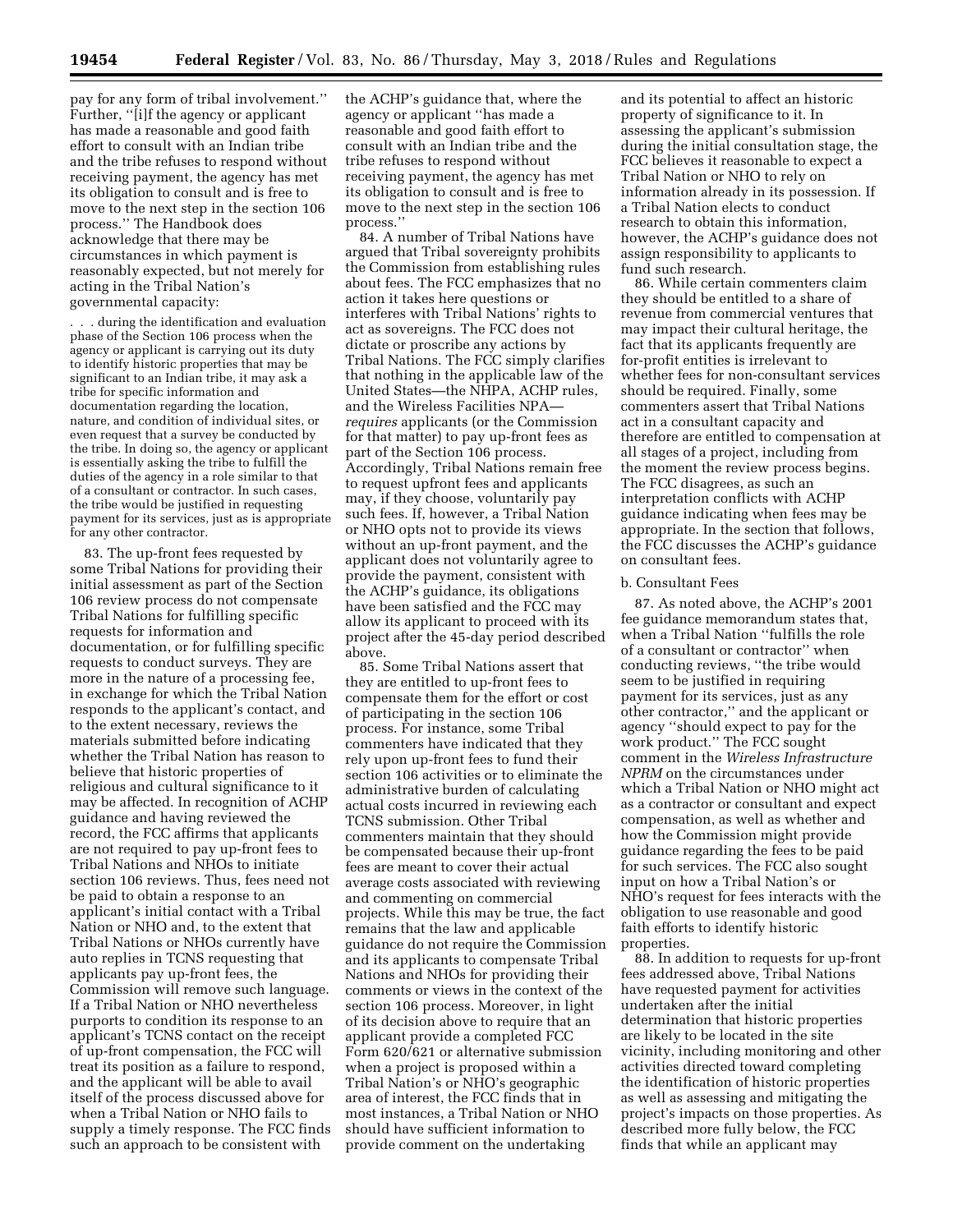negotiate and contract with a Tribal Nation or NHO for such services, an applicant is not obligated to hire a Tribal Nation or accede to Tribal requests for fees in the absence of an agreement.

89. As noted above, ACHP guidance states that no ''portion of the NHPA or the ACHP's regulations require an agency or an applicant to pay for any form of Tribal involvement'' in section 106 reviews. Thus, as discussed above, when a Tribal Nation or NHO is participating in the section 106 review process in response to a notification or request to consult on the identification of historic properties, payment is not required. The ACHP acknowledges that an agency or applicant may *ask* a Tribal Nation or NHO to perform work, such as providing specific information or documentation or conducting surveys just as the applicant may negotiate a commercial agreement with any other qualified contractor. If the applicant asks the tribal Nation or NHO to perform work, ''the agency or applicant essentially is asking the tribe to fulfill the duties of the agency in a role similar to that of a consultant or contractor. In such cases, the tribe would be justified in requesting payment for its services, just as is appropriate for any other contractor.'' Applying the ACHP's guidance, the FCC finds that, if an applicant asks a Tribal Nation or NHO to perform work of the type described by the ACHP, the applicant should expect to negotiate a fee for that work. If, however, the applicant and the Tribal Nation or NHO are unable to agree on a fee, the applicant may seek other means to fulfill its obligations. The ACHP Handbook specifically addresses this scenario: ''The agency or applicant is free to refuse just as it may refuse to pay for an archaeological consultant, but the agency still retains the duties of obtaining the necessary information for the identification of historic properties, the evaluation of their National Register eligibility, and the assessment of effects on those historic properties, through reasonable means.'' In other words, so long as the underlying obligation to make reasonable and good faith efforts to identify historic properties is satisfied, the applicant is not bound to any particular method of gathering information.

90. The FCC emphasizes that while applicants must make reasonable and good faith efforts, they are not required to make every possible effort to identify potentially affected properties. In fact, the ACHP regulations ''*do not require*  identification of all properties'' (emphasis in original). The ACHP makes this clear in its guidance on ''Meeting

the 'Reasonable and Good Faith' Identification Standard in section 106 Review.'' In that document, the ACHP states that:

''[i]t is . . . important to keep in mind what a reasonable and good faith effort does *not*  require:

The ''approval'' of a SHPO/THPO or other consulting party. The ACHP, SHPO/THPO and other consulting parties advise and assist the federal agency official in developing its identification efforts, but do not dictate its scope or intensity.

Identification of every historic property within the APE. One of the reasons the ACHP's regulations contain a post-review discovery provision (36 CFR 800.13) is that a reasonable and good faith effort to identify historic properties may well not be exhaustive and, therefore, some properties might be identified as the project is implemented.''

That is to say, perfection is not required in the section 106 review process. Thus, the mere possibility that *every* possible historic property may not be identified does not inherently render the applicant's efforts inadequate.

91. In addition to charging fees to assist in the identification of historic properties, some Tribal commenters have suggested that they are entitled to compensation for monitoring or other services they find necessary to assess impacts and mitigate adverse effects once historic properties have been identified. In these instances, the same principle applies as in the case of fee requests to assist in identification of historic properties. That is, the applicant is ultimately responsible for satisfying its obligations under the FCC's rules, including the Wireless Facilities NPA. The applicant must invite a Tribal Nation or NHO that identifies a historic property of religious and cultural significance that may be affected to become a consulting party and must provide it with all of the information, copies of submissions, and other prerogatives of a consulting party. The Tribal Nation or NHO will have the opportunity to provide its views on the potential effect on the identified historic property, and to comment on alternatives to avoid or mitigate any harm. The applicant is not presumed to be required to engage the services of any particular party, including a Tribal Nation or NHO, either to identify historic properties or to monitor efforts to avoid or minimize harm. An applicant is free to engage a Tribal Nation or NHO as a paid consultant at any point in the section 106 process, but it is under no obligation to do so. While a Tribal Nation or NHO, in certain circumstances, may possess the greatest knowledge relevant to assessing a particular site, the obligation placed on

the Commission and applicants under the ACHP rules and the Wireless Facilities NPA requires only a reasonable and good-faith review.

92. Consistent with the ACHP's guidance, the FCC finds that an applicant is not required to hire any particular person or entity to perform paid consultant services. To the contrary, the FCC expects that competition among experts qualified to perform the services that are needed will generally ensure that the fees charged are commensurate with the work performed. To ignore these dynamics would be fundamentally inconsistent with the notion that an agency and its applicants throughout the section 106 process are only required to exercise reasonable efforts. The applicant may generally hire any properly qualified consultant or contractor when expert services are required, whether in the course of identifying historic properties, assessing effects, or mitigation. The appropriate qualifications will depend upon the work to be performed. For example, different qualifications may be needed to confirm the presence or absence of archeological properties during a site visit, to apply traditional knowledge in assessing the significance of aboveground features, or to monitor construction. In any event, the Wireless Facilities NPA stipulates that with respect to the identification and evaluation of historic properties, any assessment of effects shall be undertaken by a professional who meets the Secretary of the Interior's Professional Qualification Standards.

93. In addition, the FCC finds that inherent in the ACHP's guidance recognizing that an applicant may choose to engage a Tribal Nation or NHO to provide services is the corollary that a Tribal Nation or NHO need only be compensated for fulfilling its role as a consultant or contractor where there is an agreement in place between the Tribal Nation and the applicant to perform a compensable service. Without such an agreement, the applicant has not undertaken to engage the Tribal Nation or NHO, and it is not compelled to comply with a unilateral request for fees.

94. Finally, there may be individual cases in which the applicant and a Tribal Nation or NHO disagree on whether the applicant has met the reasonable and good faith standard in connection with the hiring of paid consultants, including considerations of whether consultant services are necessary, what qualifications are required, and whether the applicant's chosen consultant meets those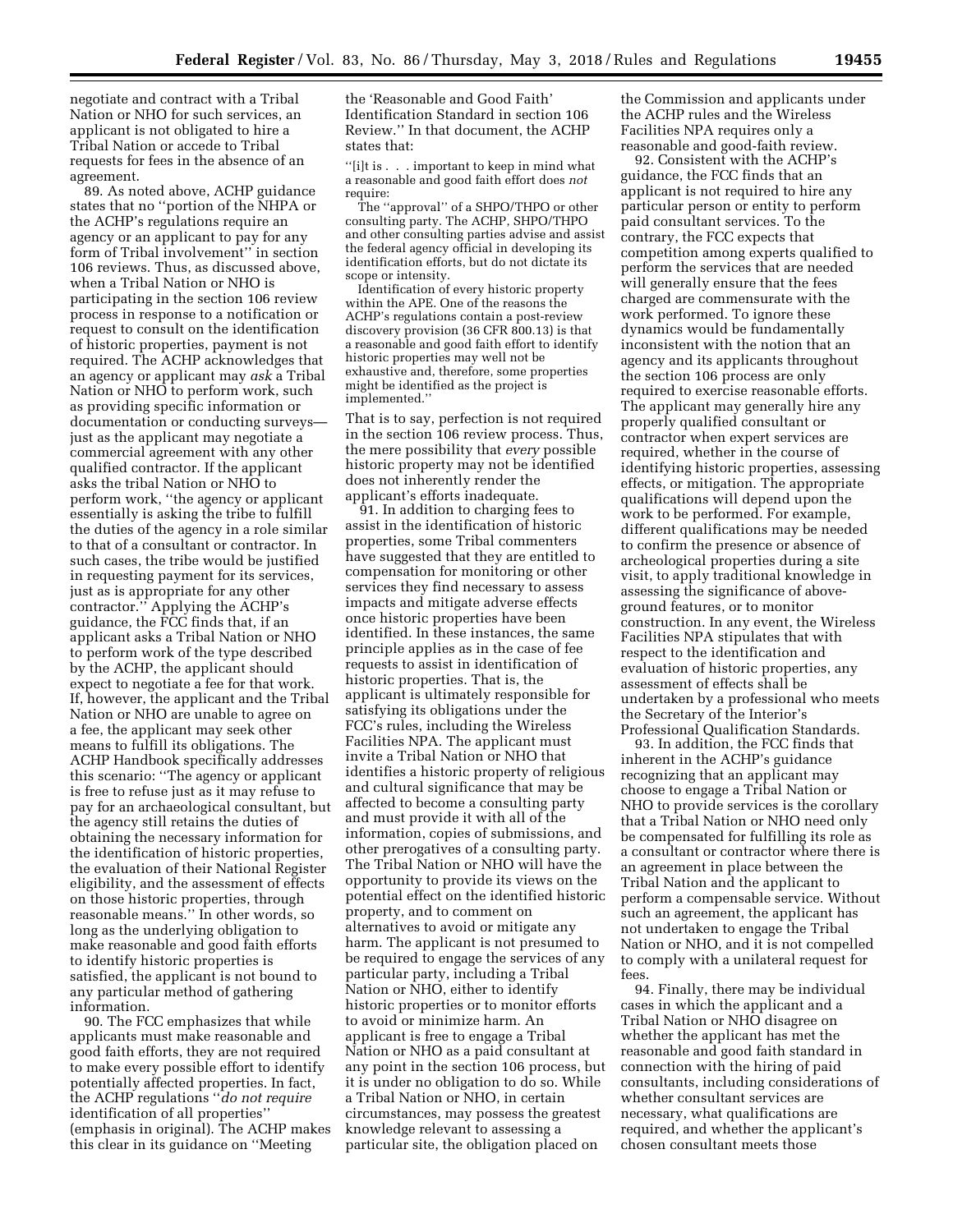qualifications. In particular, there may be disputes about whether the applicant has obtained a qualified consultant or has unreasonably refused to use a Tribal Nation or NHO as a consultant in light of the amount of the fee requested by the Tribal Nation or NHO for such services. In such cases, either party may ask the Commission to decide whether the applicant's obligations have been satisfied, and Commission staff will continue to make determinations where it has been provided with complete information and evidence as described below. In case of a dispute, the applicant will have the burden of stating facts to substantiate its claim that it has met the reasonable and good faith standard in connection with the hiring of paid consultants within 15 days of being directed to do so. After the applicant has stated such facts, the objecting party will then have the burden of stating facts showing that the applicant has not met such standard within 15 days of being directed to do so. In determining whether the reasonable and good faith standard has been met, Commission staff will consider all relevant facts, including but not limited to ''the special expertise possessed by Indian tribes and Native Hawaiian organizations in assessing the eligibility of historic properties that may possess religious and culture significance to them;'' the nature and significance of the historic property at issue, the fees sought by the Tribal Nation or NHO; the qualifications and expertise of, and fees charged by, other paid consultants, either on the project in question or in comparable situations; the qualifications of any consultant that the applicant wishes to engage in lieu of a Tribal consultant, and all actions the applicant has taken to satisfy its obligations.

### *B. Reforming the FCC's Environmental Review Process*

95. Separate and apart from the section 106 process, the *Wireless Infrastructure NPRM* sought comment on ways the Commission might streamline its environmental compliance regulations and processes while ensuring it meet its NEPA obligations. In particular, the Commission sought comment on whether to revise or eliminate § 1.1307(a)(6) of the rules, which governs EAs or proposed facilities located in floodplains, and on any measures it could take to reduce unnecessary processing burdens consistent with NEPA. The FCC now takes actions to address both of these concerns.

96. The Commission's rules require an applicant to prepare and file an EA if its proposed construction meets any of several conditions specified in the rules, designed to identify construction that is located in an environmentally sensitive area or that has other potentially significant environmental impacts. All other constructions are categorically excluded from environmental processing unless the processing bureau determines, in response to a petition or on its own motion, that the action may nonetheless have a significant environmental impact. In implementing NEPA, the Commission has delegated preparation of EAs to applicants. Nevertheless, the Commission is responsible for the EA's content, scope, and evaluation of environmental issues.

97. If the applicant files an EA, then members of the public are given the opportunity to file informal complaints or petitions to deny. Commission staff review the application and any informal complaints or petitions to deny that have been filed, and consider whether the proposed facility will cause any significant impacts on the environment. If such impacts are found, the applicant is given an opportunity to reduce, minimize, or eliminate the impacts by changing some aspect of the project. If no such impacts are found, or once any impacts that are found have been reduced below the level of significance, then the Commission staff completes the environmental review process by issuing a Finding of No Significant Impact (FONSI). The rules forbid the applicant from initiating any construction activities until the FONSI is issued.

98. The following sections (1) adopt changes to the rules governing facilities located in floodplains; and (2) implement procedural changes to accelerate the environmental review process. Consistent with the Commission's past practice, where other Federal agencies have assumed responsibility for environmental review of proposed facilities, such as the Bureau of Indian Affairs on Tribal lands it oversees, the Commission defers to those agencies' own NEPA practices. The FCC continues that policy in this order, and therefore the measures adopted below do not apply on Tribal lands.

1. Environmental Assessments of Facilities Located in Floodplains

99. In the *Wireless Infrastructure NPRM,* the Commission sought comment on whether to revise or eliminate § 1.1307(a)(6) of the rules, which governs environmental assessments of proposed facilities

located in floodplains. Specifically, the Commission sought comment on whether to revise its rules to remove the EA requirement for ''siting in a floodplain when appropriate engineering or mitigation requirements have been met.'' The Commission recognized that many parties advocated that ''EAs . . . be eliminated for deployments on flood plains . . . if a site will be built at least one foot above the base flood elevation and a local building permit has been obtained.'' For the reasons discussed below, the FCC hereby amends this rule to eliminate the requirement for an EA if a proposed facility meets certain engineering requirements intended to mitigate environmental effects.

100. A floodplain is defined as a relatively flat lowland area adjacent to inland or coastal waters that faces a significant chance of flooding each year. Large portions of the country lie within floodplains, including areas where an estimated 10 percent of Americans live. The devastating consequences of largescale flooding caused by natural disasters—such as Hurricanes Harvey, Irma, Maria, and Nate within the past year—starkly illustrate the potential hazards that flooding may pose to life and property in flood-prone areas. In particular, the flooding in the wake of these storms ''devastated . . . the communications networks that serve'' communities and poses concerns about ''the resilience of the communications infrastructure [and] the effectiveness of emergency communications'' in these areas.

101. To address these risks, Congress has enacted laws intended to anticipate and minimize flood risks by encouraging development outside floodprone areas if possible and by promoting land-management policies and construction techniques that reduce or mitigate the risk of flood damage. The Commission's rule, which references Executive Order 11988, requires the submission of an EA for facilities to be constructed in a floodplain.

102. Section 1.1307(a)(6) of the Commission's rules requires a party proposing to deploy a facility such as a wireless antenna tower in a base floodplain to submit an EA. The EA requirement under this provision is triggered solely by the facility's location in a floodplain. The Commission's rules, however, do not identify the criteria an applicant must satisfy to address potential environmental effects of facilities in floodplains.

103. Informal staff guidelines available on the Commission's website state that EAs for proposed facilities located in floodplains should include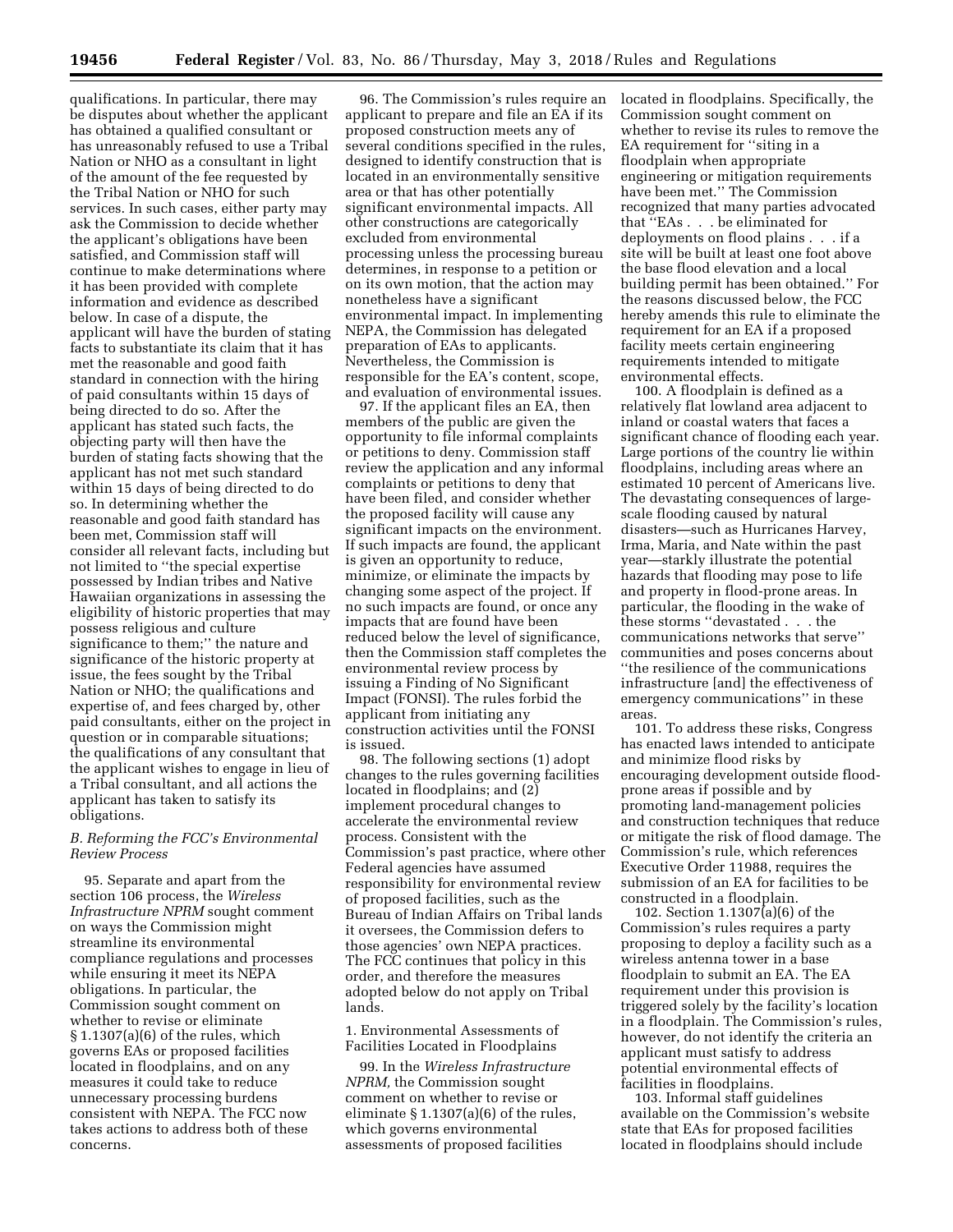(1) a copy of the section of a Federal Emergency Management Agency (FEMA) map showing the proposed site location; and (2) a copy of the building permit issued by the local jurisdiction (or, if such a permit is unavailable, other independent verification) confirming that the proposed structure will be at least one foot above the base flood elevation of the floodplain. Thus, the primary focus of Commission review in issuing a FONSI is whether the facility is in the floodplain and, if it is, whether the proposed structure is at least one foot above the base flood elevation of that floodplain.

104. The FCC finds that a more streamlined NEPA review framework would be as effective as the existing rules in carrying out its NEPA obligations with respect to facilities located in floodplains and would more efficiently promote its infrastructure deployment goals. Specifically, as discussed below, the FCC will dispense with the existing requirement that an applicant file an EA solely due to the location of a proposed facility in a floodplain, so long as such proposed facility, including all associated equipment, is at least one foot above the base flood elevation of the floodplain. By avoiding the direct costs of preparing unnecessary EAs, as well as the costly impact of procedural delays, this change will increase providers' capacity to invest in deploying more facilities; and the time saved by skipping the timeconsuming review process will enable them to accelerate such deployments. At the same time, the one-foot elevation requirement will continue to ensure that such deployments are properly sited to avoid adverse floodplain impacts.

105. Comments filed by state transportation officials, infrastructure developers, and wireless carriers support its conclusion that the current floodplain-related EA filing and review process imposes excessive burdens that are not justified by offsetting benefits. The Washington State Department of Transportation points out that communications projects often ''can be located in a floodplain without having a direct or indirect impact on floodplain function,'' and accordingly, suggests that an EA should not be required routinely ''solely because an action is sited in a floodplain.'' Several infrastructure and service providers report that the vast majority of the EAs they have been required to prepare were for deployments sited in floodplains, yet the Commission staff ultimately issued FONSIs for all of them, with no need for mitigation measures or other changes. Preparation of such EAs may require consulting services that, according to

some commenters, often cost thousands of dollars and several months of time.

106. Many parties argue that EAs for floodplain deployments are redundant because local zoning authorities review the same projects and grant construction permits only after confirming that they comply with floodplain-related requirements in their building codes. These parties contend that the Commission conducts no independent analysis or data-gathering, but rather simply relies on local authorities' building permits to confirm compliance with the identical floodplain-related criterion that the proposed structure will be at least one foot above the base flood elevation. In light of these considerations, many commenters argue that the Commission should revise its rules to require EAs for deployments sited in floodplains *only* if the facilities and associated equipment are *not*  located at least one foot above the base flood elevation and/or have not been issued building permits confirming that they satisfy this criterion. Others contend that the Commission's floodplain EA requirement should be eliminated altogether.

107. The FCC acknowledges concerns raised by commenters about maintaining technical requirements for constructing facilities in floodplains to mitigate the risks of damage caused by hurricanes. The 2017 U.S. hurricane season highlights the critical importance of employing proper engineering and design techniques to mitigate or minimize flood-related risks, assure public safety, maintain the resiliency of communications networks, and protect the natural environment. The FCC notes that state and local zoning and construction requirements, FEMA requirements, and other relevant laws will, of course, continue to ensure that these important considerations are addressed.

108. To address both industry's efficiency concerns and the concerns expressed in the record about the potential effects of inappropriate construction in floodplains, the FCC amends § 1.1307(a)(6) to eliminate the requirement that applicants file an EA for facilities to be constructed on a flood plain, provided that the facilities, including all associated equipment, are constructed at least one foot above the base flood elevation. The FCC believes that facilities built in compliance with this new rule will ''reduce the risk of flood loss [and] minimize the impact of floods on human safety, health and welfare.'' Accordingly, provided that no other criteria trigger an EA under its rules, such projects will have no significant effects on the quality of the

human environment, within the meaning of NEPA, that would require the preparation of EAs or other environmental processing.

109. The FCC concludes that this new, streamlined regulatory framework fully satisfies its obligations under NEPA and maintains regulatory oversight to ensure continued implementation of practices that protect against environmental degradation that otherwise could be caused by construction of facilities in floodplains. At the same time, the elimination of the EA-filing requirement and preconstruction environmental processing by the Commission will enable providers to build these facilities more rapidly and at lower cost. It thus will make a significant contribution towards advancing its objective of removing regulatory processes and burdens that dampen investment and hamper deployment of wireless communications infrastructure. As a result, this new framework for floodplain deployment should help promote expedited deployment of the facilities needed to bring advanced technologies and services to consumers across the country.

2. Timeframes for Commission To Act on Environmental Assessments

110. As noted above, the *Wireless Infrastructure NPRM* sought comment on ways the Commission could reduce unnecessary processing burdens by streamlining the environmental review procedures that it is required to conduct before the deployment of infrastructure is authorized. Here, the FCC commits to timeframes for reviewing and processing EAs in order to provide greater certainty and transparency to applicants, thereby facilitating broadband deployment.

111. The FCC's rules require that each filed EA be placed on public notice for a period of 30 days to allow for public input. For most towers for which an EA is submitted, the Commission issues a Finding of No Significant Impact (FONSI) approximately fifteen days after the close of the notice period. The fifteen days allows for timely informal complaints and petitions to deny to reach the reviewing staff and for administrative processing. Delays can occur if an EA is incomplete (*e.g.,*  missing permits or other agency approvals), if the underlying application requires perfecting amendments, if an informal complaint or petition to deny is filed in response to the public notice, or if the staff determines additional information is needed in order to meet the Commission's NEPA obligations.

112. Industry commenters argue that NEPA compliance results in significant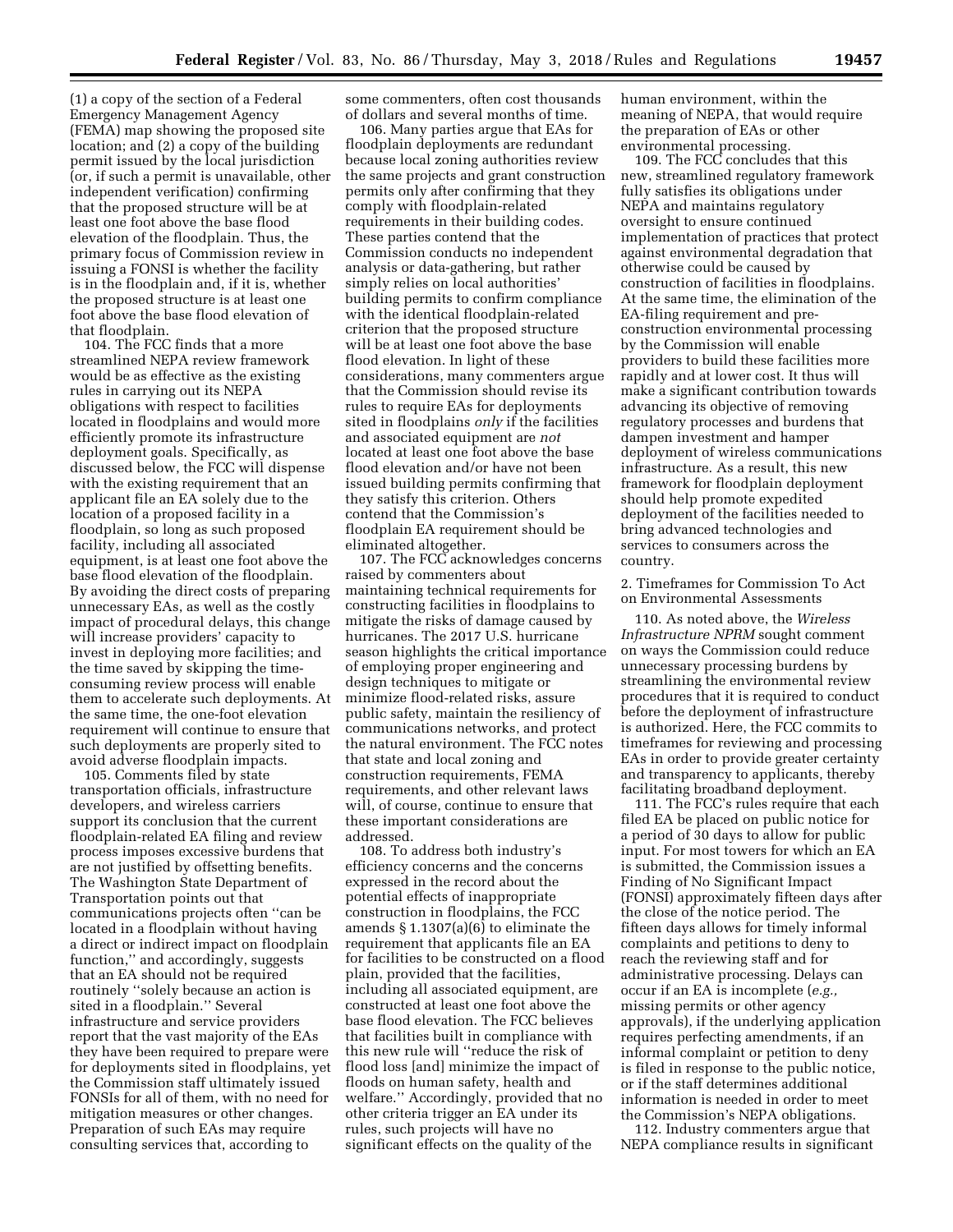delays. Some commenters complain about delays associated with EAs which T-Mobile states may ''languish for an extended period of time sometimes years,'' partly because the Commission is not subject to any processing timelines or dispute resolution procedures for EAs. WIA similarly argues that the environmental review process is a significant source of delay for deployment and shot clocks are needed to process EAs and to resolve environmental delays and disputes. On the other hand, American Bird Conservancy, an environmental organization, claims that industry claims are ''unfounded'' and that tower applications move through the FCC system on average within 45 days.

113. The FCC concludes that providing applicants with greater time certainty will benefit both applicants and the public that relies on their services, and will hasten deployment. In particular, for the great majority of cases in which the EA is complete as submitted and will support a FONSI, the FCC directs its staff to complete review and to issue the FONSI within 60 days from placement on notice, either by publication of a public notice or posting on the website (hereafter ''on notice''). The FCC concludes that this time period is reasonable and generally attainable for several reasons. First, staff currently completes review and processing of approximately 75 percent of EAs within 60 days, with most of the remainder completed within 90 days. The FCC is aware of no reason that the 60-day period for review and processing cannot be extended to all EAs that are complete as submitted, in the absence of public objections or substantive concerns. At the same time, the FCC believes a 60-day window is necessary in order to accommodate the 30-day notice period, additional time for timely objections to reach the reviewing staff, and administrative processing. The FCC also notes that 60 days is less than the three-month period that CEQ recommends as an outer boundary for agencies to complete their internal processing of EAs. To the extent current practice is to complete review and processing in less than 60 days, this action is not intended to prolong the review process.

114. Specifically, to accomplish this goal, the FCC directs it staff to review an EA for completion and adequacy to support a FONSI within 20 days from the date it is placed on notice. This review is necessary to determine whether the EA is missing information that is necessary to demonstrate whether the facility would significantly affect the environment for any of the

reasons specified in § 1.1307(a) and (b) or that is otherwise required under the Commission's rules. Assuming the EA is complete and would substantively support a FONSI without requiring additional information, staff shall notify the applicant that, barring filing of an informal complaint or petition to deny, the bureau will issue a FONSI within 60 days from placement on notice. This process is in keeping with its obligations under NEPA to review and analyze potential environmental impacts of proposed actions, and to make FONSIs available to the public.

115. If, however, the EA is missing necessary information or if staff determines that it needs to consider additional information to make an informed determination, staff will notify the applicant of the additional information needed within 30 days after the EA is placed on notice. The additional period of up to 10 days beyond the initial 20-day review period will give staff an opportunity to prepare a request for more information. Where the missing information is not of a nature that is likely to affect the public's ability to comment on environmental impacts, then consistent with current practice, the application will not again be placed on notice. In such cases, staff is directed to complete the review and issue a FONSI, if warranted, within 30 days after the missing information is provided or 60 days after the initial notice, whichever is later.

116. Where information is missing that may affect the public's ability to comment on significant environmental impacts, the application will again be placed on notice when that information is received. In addition, Commission staff may identify reasons that a proposal may have a significant environmental impact outside of those the applicant is affirmatively required to consider under the Commission's rules, and in such cases, the applicant's provision of information or amendment of its application to address the concern will ordinarily require additional public notice. Under these circumstances, a new 60-day period for review and processing will begin upon publication of the additional notice.

117. Where an informal complaint or petition to deny is filed against an application containing an EA, the Commission's rules afford the applicant an opportunity to respond and the petitioner or objector an opportunity to reply. In such cases, the staff will endeavor to resolve the contested proceeding within 90 days after the relevant pleading cycle has been completed, or the FCC otherwise has

received all information that the FCC has requested from the applicant.

# **List of Subjects in 47 CFR Part 1**

Administrative practice and procedure, Civil rights, Claims, Communications common carriers, Cuba, Drug abuse, Environmental impact statements, Equal access to justice, Equal employment opportunity, Federal buildings and facilities, Government employees, Income taxes, Indemnity payments, Individuals with disabilities, Investigations, Lawyers, Metric system, Penalties, Radio, Reporting and recordkeeping requirements, Telecommunications, Television, Wages.

### **Final Rules**

For the reasons discussed in the preamble, the Federal Communications Commission amends 47 CFR part 1 as follows:

# **PART 1—PRACTICE AND PROCEDURE**

■ 1. The authority citation for part 1 continues to read as follows:

**Authority:** 47 U.S.C. 151, 154(i), 155, 157, 160, 201, 225, 227, 303, 309, 332, 1403, 1404, 1451, 1452, and 1455, unless otherwise noted.

■ 2. Section  $1.1307(a)(6)$  is revised to read as follows:

### **§ 1.1307 Actions that may have a significant environmental effect, for which Environmental Assessments (EAs) must be prepared.**

 $(a) * * * *$ 

(6) Facilities to be located in floodplains, if the facilities will not be placed at least one foot above the base flood elevation of the floodplain.

\* \* \* \* \* ■ 3. Section 1.1312 is amended by revising paragraph (e) to read as follows:

#### **§ 1.1312 Facilities for which no preconstruction authorization is required.**  \* \* \* \* \*

(e) Paragraphs (a) through (d) of this section shall not apply:

(1) To the construction of mobile stations; or

(2) Where the deployment of facilities meets the following conditions:

(i) The facilities are mounted on structures 50 feet or less in height including their antennas as defined in § 1.1320(d), or the facilities are mounted on structures no more than 10 percent taller than other adjacent structures, or the facilities do not extend existing structures on which they are located to a height of more than 50 feet or by more than 10 percent, whichever is greater;